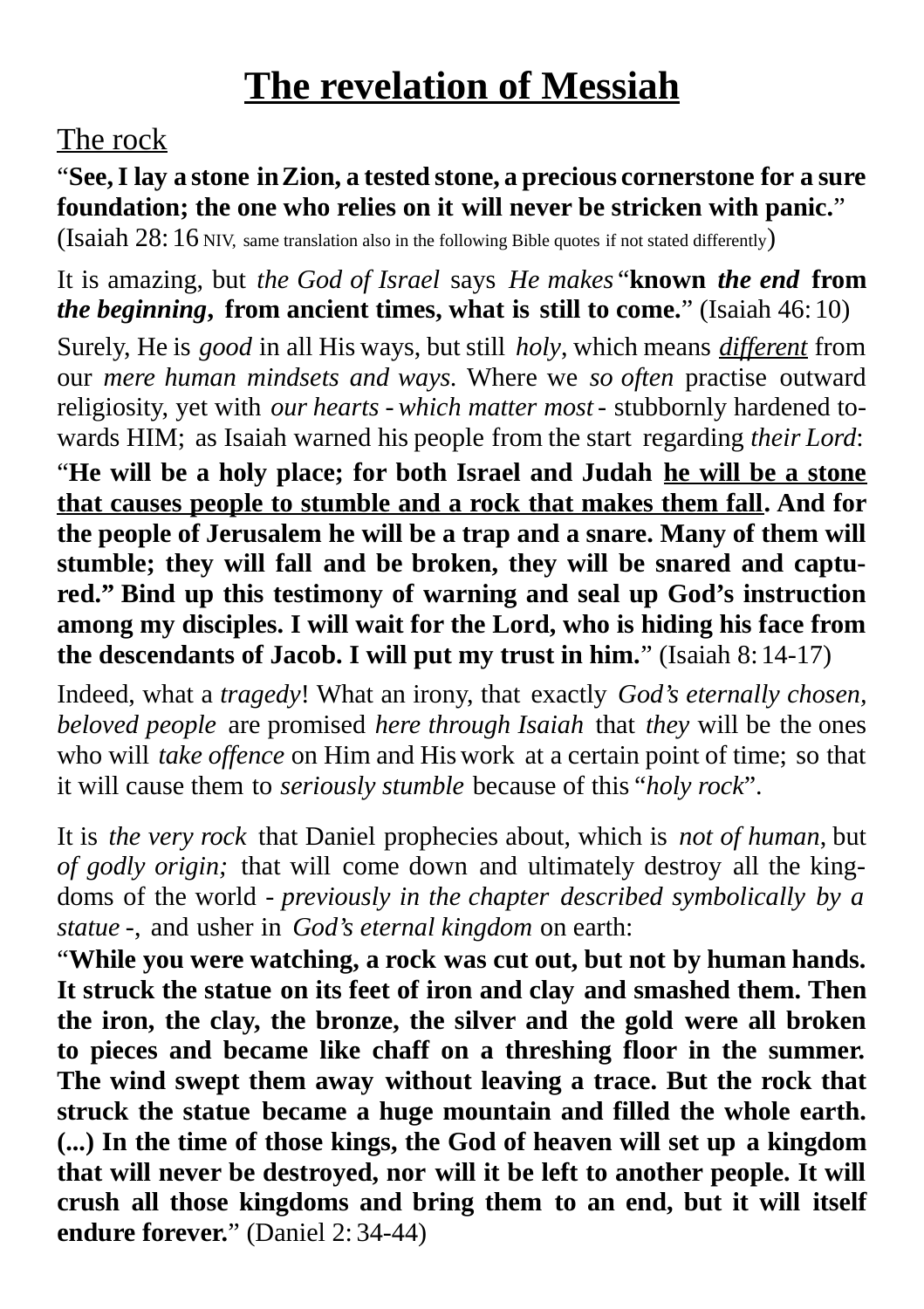Only *the long awaited Messiah* will be able to do this - but *who is He*? What is His origin and nature?

"**Who has gone up to heaven and come down? Whose hands have gathered up the wind? Who has wrapped up the waters in a cloak? Who has established all the ends of the earth? What is his name, and what is the name of his son? Surely you know!**" (Proverbs/Mishlei 30: 4)

The Tanakh reveals here that God *has a Son, Who is of His very nature, but also promised to appear as a man Who will reign forever here on this earth*: The very "stone" the Lord testifies about when He says:

"**The kings of the earth set themselves, and the rulers take counsel together, against the LORD and against his Anointed (...) "As for me, I have set my King on Zion, my holy hill." I will tell of the decree: The LORD said to me, "You are my Son; today I have begotten you. Ask of me, and I will make the nations your heritage, and the ends of the earth your possession. You shall break them with a rod of iron and dash them in pieces like a potter's vessel." Now therefore, O kings, be wise; (...) Kiss the Son, lest he be angry, and you perish in the way, for his wrath is quickly kindled. Blessed are all who take refuge in him** (- *the Son!*)**.**" (Psalm/Tehillim 2: 2-12 ESV)

*It is He* Who was *one with the Most High* from the beginning. The deepest reason why "Elohim" is a *plural form*, although He is *ONE* and *always will be*!

*It is He* to Whom the Creator spoke when He said: "**Let us make mankind in our image, in our likeness...**" (Genesis/Bereshit 1:26, confer also 3:22)

It is He, the"*Word of God*" Who came forth from Him, "*His* embodied *wisdom*", Who testifies about *His own person*:

"**The Lord created me as the first of his works, before his acts of long ago. I was formed at the very beginning. I was formed before the world began. Before there were any oceans, I was born. There weren't any springs of water at that time. Before the mountains were settled in place, I was born. Before there were any hills, I was born. It happened before the Lord made the earth and its fields. It was before he made the dust of the world. I was there when he set the heavens in place. When he marked out the place where the sky meets the sea, I was there. That was when he put the clouds above. It was when he fixed the ocean springs in place. It was when he set limits for the sea so that the waters had to**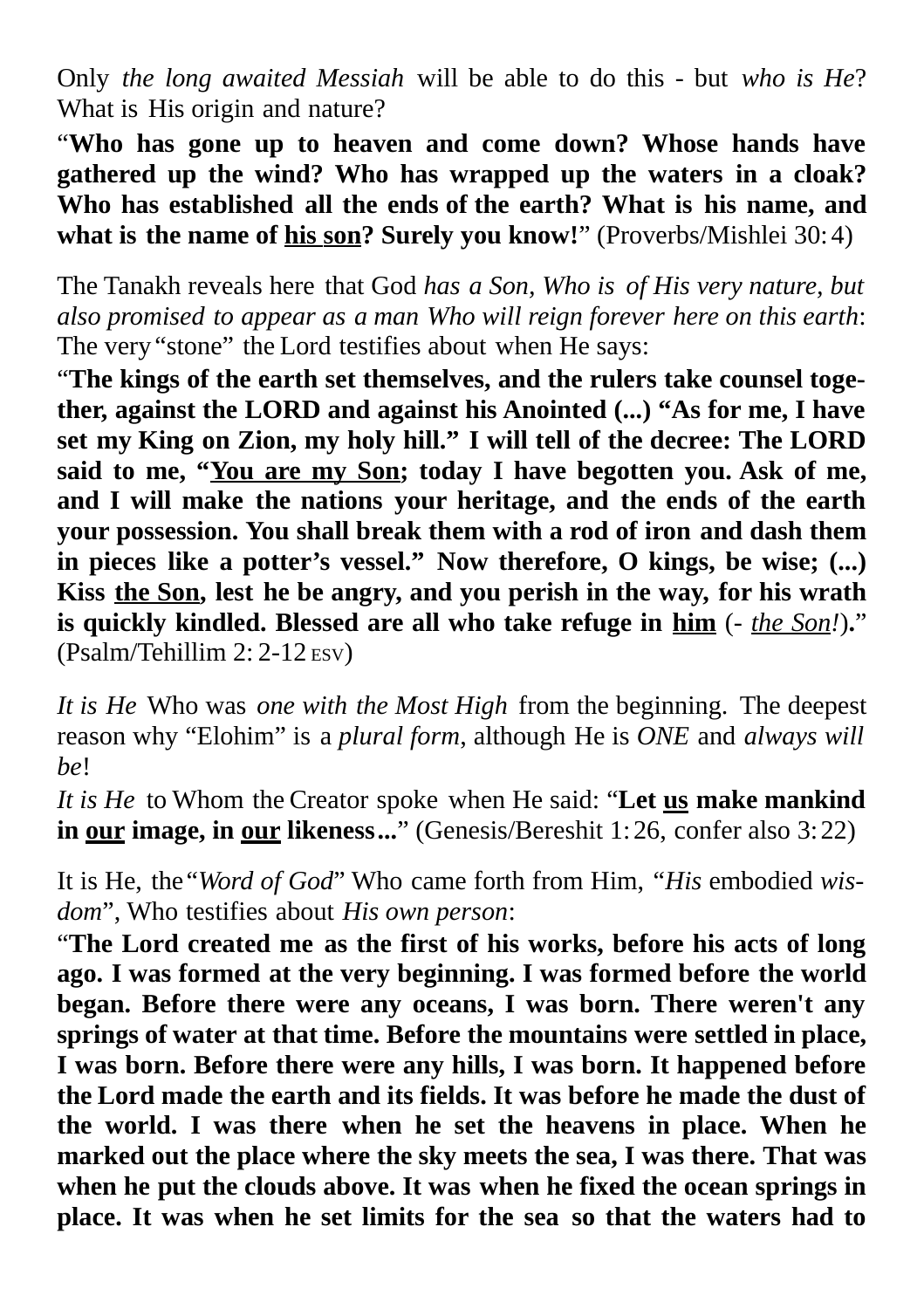**obey his command. When he marked out the foundations of the earth, I was there. I was the skilled worker at his side. I was filled with delight day after day. I was always happy to be with him. His whole world filled me with joy. I took delight in all human beings.**"

(Proverbs/Mishlei 8: 22-31 NIRV)

## The humble king

His eternal purpose was always that He would *one day* come to this earth - *most of all to His city Jerusalem* - and reign on the throne of David*, who was only a mere foreshadow of the Messiah and His kingdom to come.*

But still, already the Tanakh reveals that this *Anointed One* will not only -*like many human kings -* appear with mere force, cruel judgement and suppression. But will be different:

"**City of Zion, be full of joy! People of Jerusalem, shout! See, your king comes to you. He always does what is right. He has the power to save. He is gentle and riding on a donkey. He is sitting on a donkey's colt.**" (Zechariah 9: 9)

*It is He* Who is further described by Isaiah, who addresses *both of this two different sides of Him* in *one single scripture: First* describing His ministry as *the humble priest* Who will not only establish the covenant with *His people*, but also become a light to *the gentiles*. And *secondly, after the first things have come to pass*, His final coming as *the glorious king and judge* Who will not hold Himself back any longer. Birthed by the joyful praise and heartfelt, singing invitation of many nations (even *those around Israel!*) welcoming Him as *Who He is*:

"**"Here is my servant, whom I uphold, my chosen one in whom I delight; I will put my Spirit on him, and he will bring justice to the nations. He will not shout or cry out, or raise his voice in the streets. A bruised reed he will not break, and a smoldering wick he will not snuff out. In faithfulness he will bring forth justice; he will not falter or be discouraged till he establishes justice on earth. In his teaching the islands will put their hope." This is what God the Lord says— the Creator of the heavens, who stretches them out, who spreads out the earth with all that springs from it, who gives breath to its people, and life to those who walk on it: "I, the Lord, have called you in righteousness; I will take hold of your hand. I will keep you and will make you to be a covenant for the people and a light for the Gentiles, to open eyes that are blind, to free captives from prison and to release from the dungeon those who**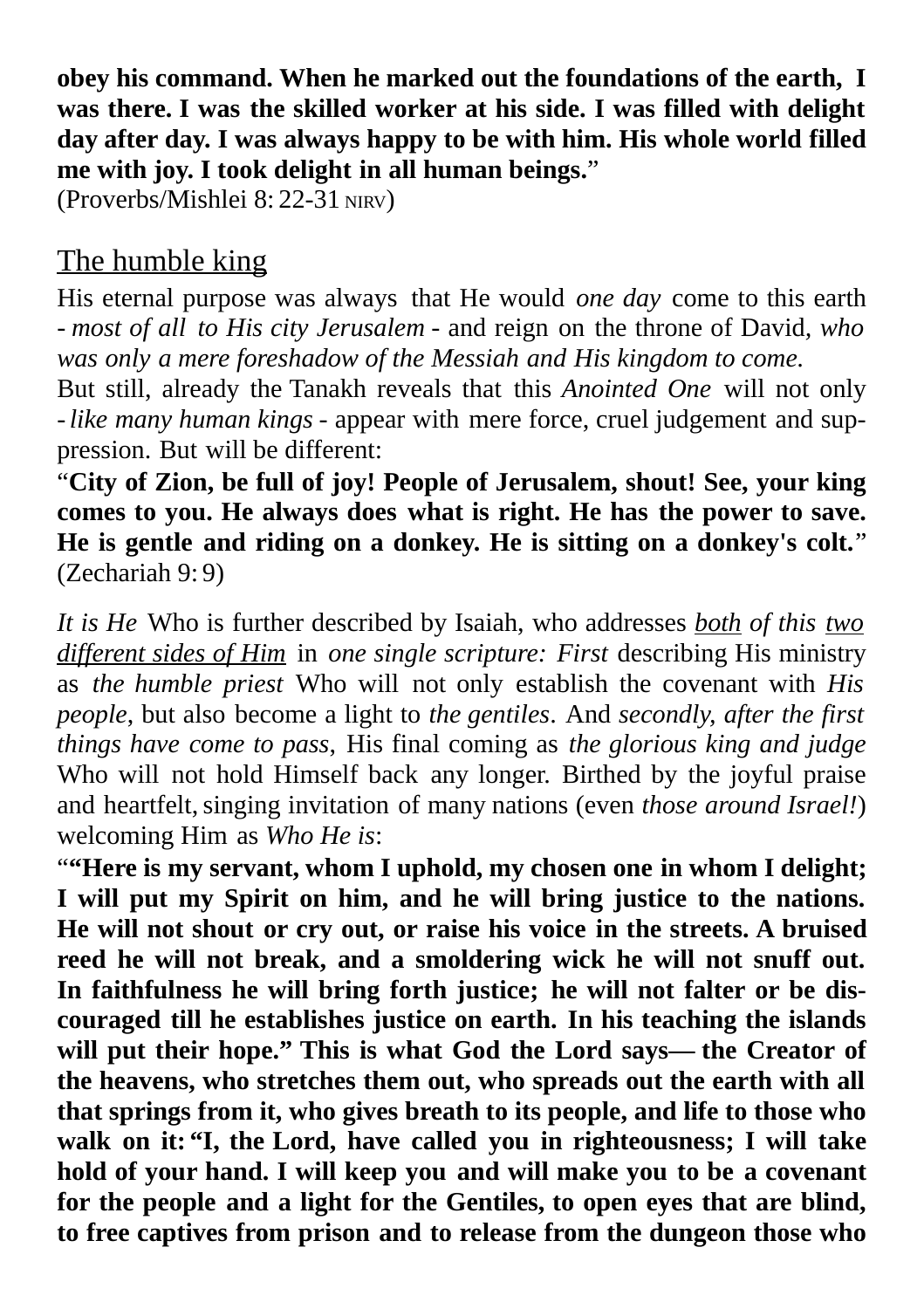**sit in darkness. "I am the LORD** (JHWH)**; that is my name! I will not yield my glory to another or my praise to idols.**

**See, the former things have taken place, and new things I declare; before they spring into being I announce them to you."**

**Sing to the Lord a new song, his praise from the ends of the earth, you who go down to the sea, and all that is in it, you islands, and all who live in them. Let the wilderness and its towns raise their voices; let the settlements where Kedar lives rejoice. Let the people of Sela sing for joy; let them shout from the mountaintops. Let them give glory to the Lord and proclaim his praise in the islands. The Lord will march out like a champion, like a warrior he will stir up his zeal; with a shout he will raise the battle cry and will triumph over his enemies. "For a long time I have kept silent, I have been quiet and held myself back. But now, like a woman in childbirth, I cry out, I gasp and pant. I will lay waste the mountains and hills and dry up all their vegetation; I will turn rivers into islands and dry up the pools. I will lead the blind by ways they have not known, along unfamiliar paths I will guide them; I will turn the darkness into light before them and make the rough places smooth. These are the things I will do; I will not forsake them.**" (Isaiah 42: 1-16)

This scripture reveals the *two-fold ministry of the Messiah*, Who is not only supposed to *come, judge and reign*, but had to fulfill *something else, even more important to God, first: …*Since *the true hindrance to His kingdom on earth* are not mainly *His enemies*, but - *may we grasp it* - *our own hearts*!

What *mattered to God* was always *His people*. As long as Israel followed Him, it was no problem for Him to give them victory over all their enemies, but *the true problem and reason for all later judgements* was *the sin of His own nation*. The"**people holy to the Lord**" turning away from Him, though He had chosen them"**out of all the peoples on the face of the earth to be his people, his treasured possession.**" (Deuteronomy/Devarim 7:6)

It is *this "sin-problem"* that - *up to now* - is the most severe obstacle to God's will for this earth. Our own insufficiency to keep *all His law* out of our *own strength*. Our inability to live up to God's high standards and become righteous before Him *merely by our own works of the law*. The impossibility to *deserve* heaven and eternal life with Him Who is *perfectly holy* and *completely pure*.

**But yet,** *from the beginning,* **God** *knew* **that we would not be able to "make it by ourselves".**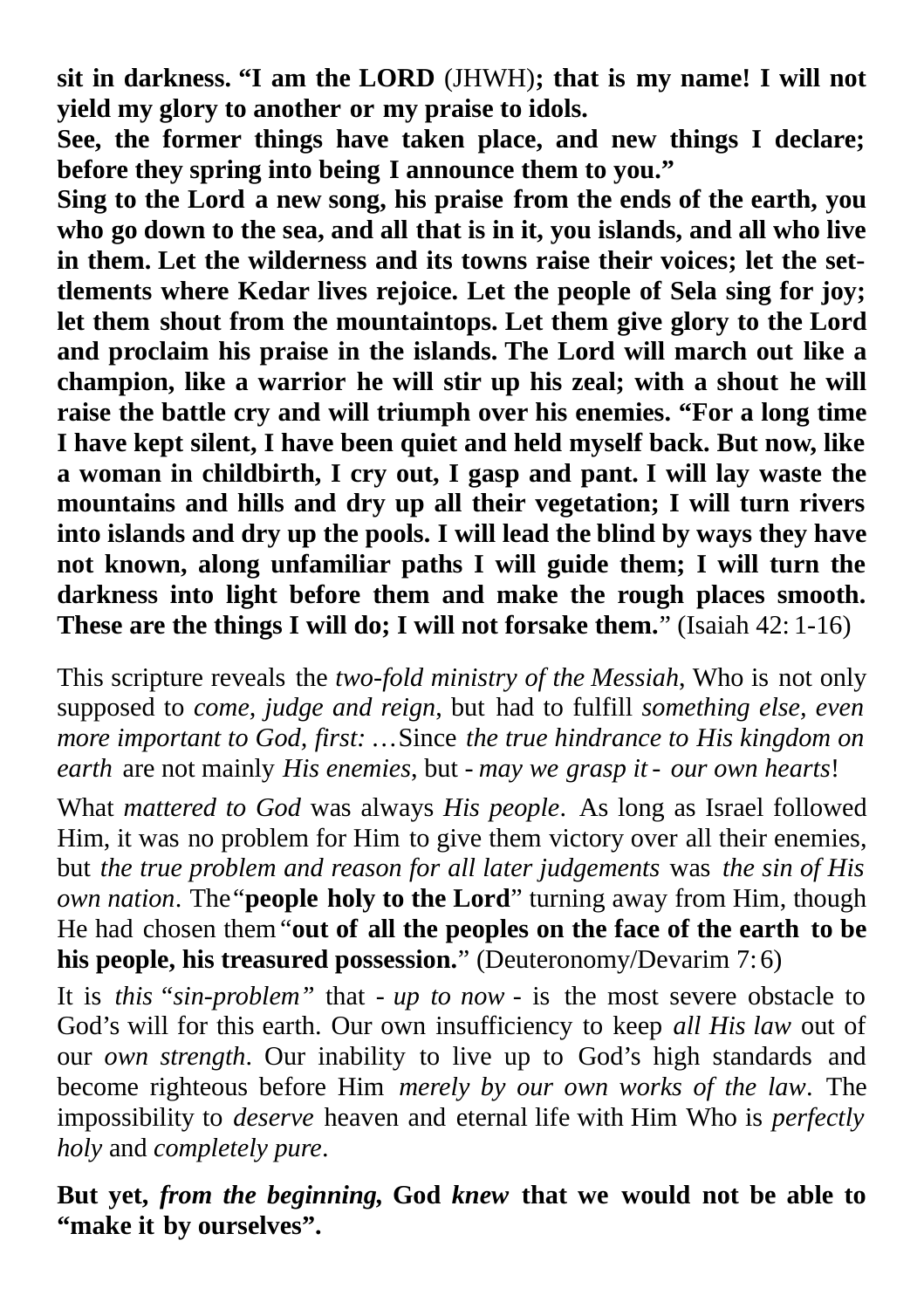From the beginning God provided *a way out* of this misery of *failure, sin and righteous punishment for it*, by revealing that it would need *a sacrifice* being brought for us.

Already the first attempt of Adam and Eve to cover their nakedness and shame with *fig leaves, that means their own religious attempt to somehow cover their sin*, failed and God clearly showed them that *something else* would be necessary. Already at this point *a sacrifice* had to be killed, so that their nakedness could be covered. It was *He Himself* Who provided for them the real covering and righteousness that would *not only do in their eyes,* but also *before Him*, when the Torah declares:

"**The Lord God made garments of skin for Adam and his wife and clothed them.**" (Genesis/Bereshit 3:21)

Later, *Isaac* who should be killed by his father Abraham, but ultimately God intervened and His Angel said "stop!" At this, *He* provided a sacrifice that was brought *in his place,* exactly like Abraham had prophesied beforehand:

"**God himself will provide the lamb for the burnt offering, my son.**"

(Genesis/Bereshit 22: 8)

It is a mystery, but actually *all of us* are represented in Isaac, since *we all* would deserve punishment and ultimately death, if our Heavenly Father was to judge us *by our works alone*! For "**there is no one who does good**" and is *completely righteous* before the *Holy God*. (Psalm 14: 1)

Nevertheless, HE knew it from the start and had established a plan to *redeem us* and *bridge the insurmountable gap* between *His perfect justice and desire for complete righteousness* on the one hand, and *His perfect love, compassion and desire to make us totally clean, righteous and fit to be with Him for eternity* on the other hand.

By somebody capable *stepping in*, *closing the gap*, *paying the necessary price*, *mediating* between *the Holy One* and *us*, as already *Job* desired, crying: "**If only there were someone to mediate between us, someone to bring us together, someone to remove God's rod from me...**" (Job 9: 33f.)

With Abraham God had found a *true friend* and *man after His own heart*. He tested him in *the very thing that He Himself was ready to do later*: Namely, *to heavy-heartedly offer up His own Son, giving Him over to death (while yet receiving Him back later)*, so that *our sin* would be placed *on Him* - like on a sacrificial animal - and *we* could be forgiven!

Fulfilling *exactly* what Isaiah prophecied about the One Who humbled Himself to the lowest point *out of love*, giving His own perfect life in the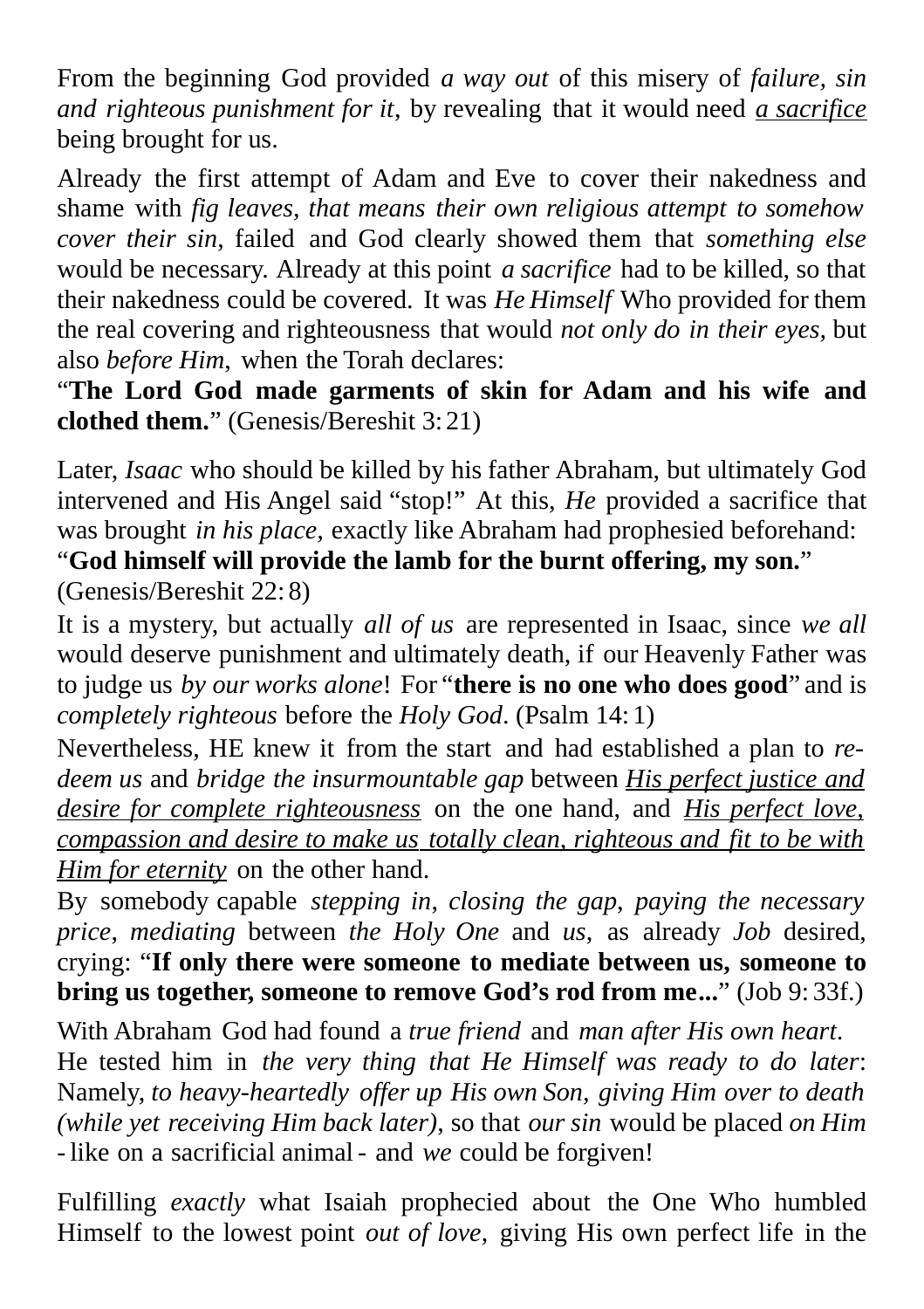cruelest way, being lifted up on a tree, despised by *the Ones He came for*. But yet knowing that it will be *worth it all* and God will thereat lift Him up: "**See, my servant will act wisely; he will be raised and lifted up and highly exalted. Just as there were many who were appalled at him– his appearance was so disfigured beyond that of any human being and his form marred beyond human likeness– so he will sprinkle many nations, and kings will shut their mouths because of him. For what they were not told, they will see, and what they have not heard, they will understand.**" (Isaiah 52: 13-15) ...This most awesome passage continues with the *so appropriate, penetrating question* to His people:

"**Who has believed our message and to whom has the arm of the Lord been revealed? He grew up before him like a tender shoot, and like a root out of dry ground. He had no beauty or majesty to attract us to him, nothing in his appearance that we should desire him. He was despised and rejected by mankind, a man of suffering, and familiar with pain. Like one from whom people hide their faces he was despised, and we held him in low esteem. Surely he took up our pain and bore our suffering, yet we considered him punished by God, stricken by him, and afflicted. But he was pierced for our transgressions, he was crushed for our iniquities; the punishment that brought us peace was on him, and by his wounds we are healed. We all, like sheep, have gone astray, each of us has turned to our own way; and the Lord has laid on him the iniquity of us all. He was oppressed and afflicted, yet he did not open his mouth; he was led like a lamb to the slaughter, and as a sheep before its shearers is silent, so he did not open his mouth. By oppression and judgment he was taken away. Yet who of his generation protested? For he was cut off from the land of the living; for the transgression of my people he was punished. He was assigned a grave with the wicked, and with the rich in his death, though he had done no violence, nor was any deceit in his mouth. Yet it was the Lord's will to crush him and cause him to suffer, and though the Lord makes his life an offering for sin, he will see his offspring and prolong his days, and the will of the Lord will prosper in his hand. After he has suffered, he will see the light of life and be satisfied; by his knowledge my righteous servant will justify many, and he will bear their iniquities. Therefore I will give him a portion among the great, and he will divide the spoils with the strong, because he poured out his life unto death, and was numbered with the transgressors. For he bore the sin of many, and made intercession for the transgressors.**" (Isaiah 53: 1-12)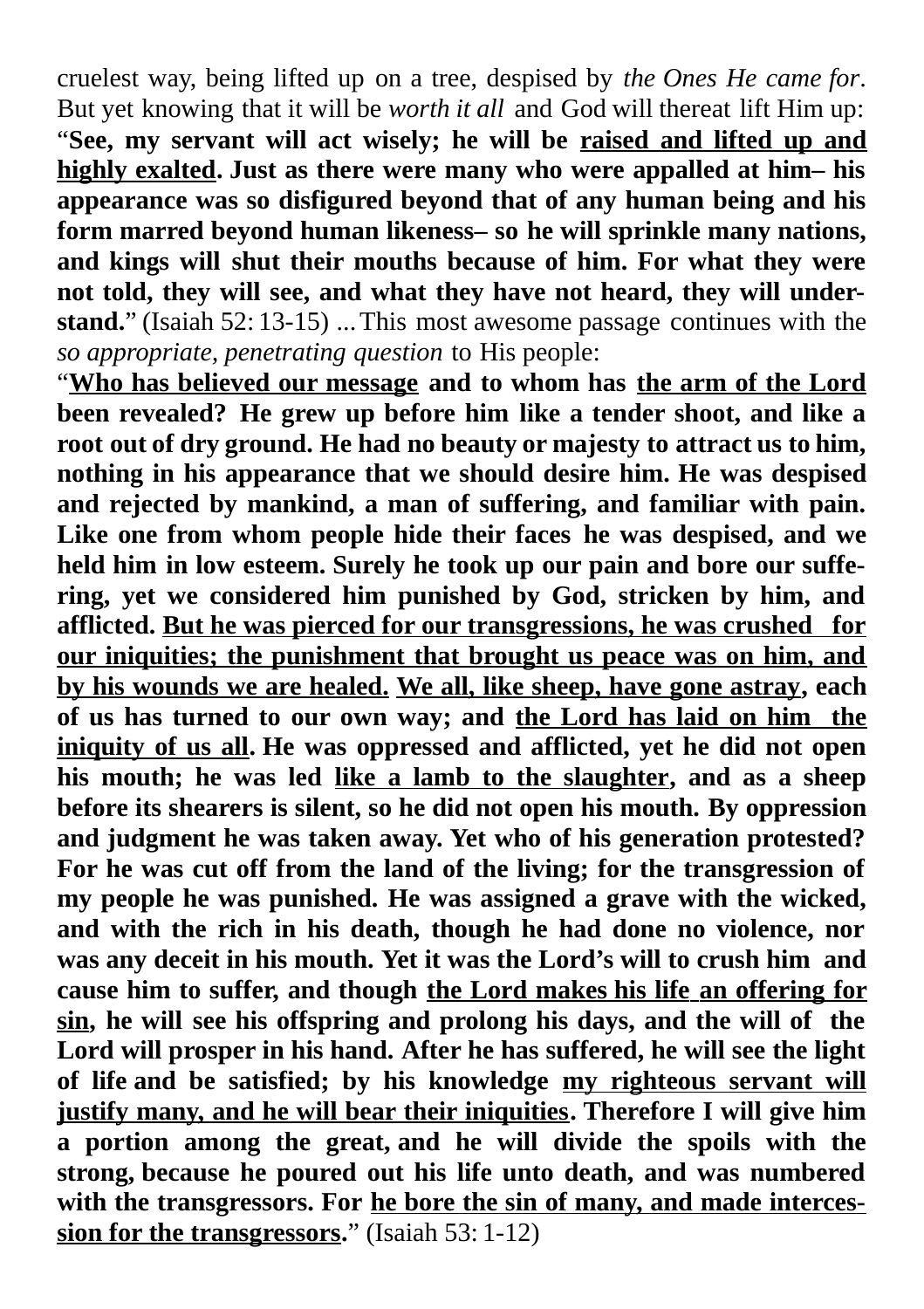In the most stunning way the prophet reveals the outrageous fact that "He" was pierced for *our transgressions*, "He" bore *our sins* and by His suffering *we are set free*!

This passage is sometimes pointed to *the people of Israel,* who have *also* gone through a lot of suffering and with whom their Messiah also identifies most, *but yet*, what it's ultimately speaking about is what *only the Messiah* could fulfill: Only the wounds of *Him, Who was the Only One fully "righteous*"*, as it says*, could heal us. Only He, Who was holy and sinless, *son* but still *obedient servant* of God, could justify *many* and bear their iniquities. Truly, *we all,* like sheep, had been going astray, walking our own ways that

didn't bring us life. But God provided for us a way back to Him: Not by *manmade religion* or *a mere set of rules (which, however, may be right and eternally valid)*, but by a Saviour Who gave Himself on our behalf; so that the way for us would be opened up again into *complete purity, real peace, unhindered access and living relationship with God our Father* by this perfect sacrifice that was introduced gradually *from the beginning* in His story of redemption.

Until *He finally came*, Who *in His last hour* still spoke *the first words of Psalm 22*; in which David *himself* was *at least to some extend* already taken into *the reality of His suffering* by the Holy Spirit; but which, however, was written *prophetically* about what was *yet to come*. When the Messiah - *though completely innocent* - would deliberately choose to bear the punishment for our guilt, even up to the point of enduring *the momentary separation from His heavenly Father*, the hardest thing ever! Crying:

"**My God, my God, why have you forsaken me? Why are you so far from saving me, so far from my cries of anguish? (...) But I am a worm and not a man, scorned by everyone, despised by the people. All who see me mock me; they hurl insults, shaking their heads. "He trusts in the Lord," they say, "let the Lord rescue him. Let him deliver him, since he delights in him. (...) Many bulls surround me; strong bulls of Bashan encircle me. Roaring lions that tear their prey open their mouths wide against me. I am poured out like water, and all my bones are out of joint. My heart has turned to wax; it has melted within me. My mouth is dried up like a potsherd, and my tongue sticks to the roof of my mouth; you lay me in the dust of death. Dogs surround me, a pack of villains encircles me; they pierce my hands and my feet. All my bones are on display; people stare and gloat over me. They divide my clothes among them and cast lots for my garment. (...)**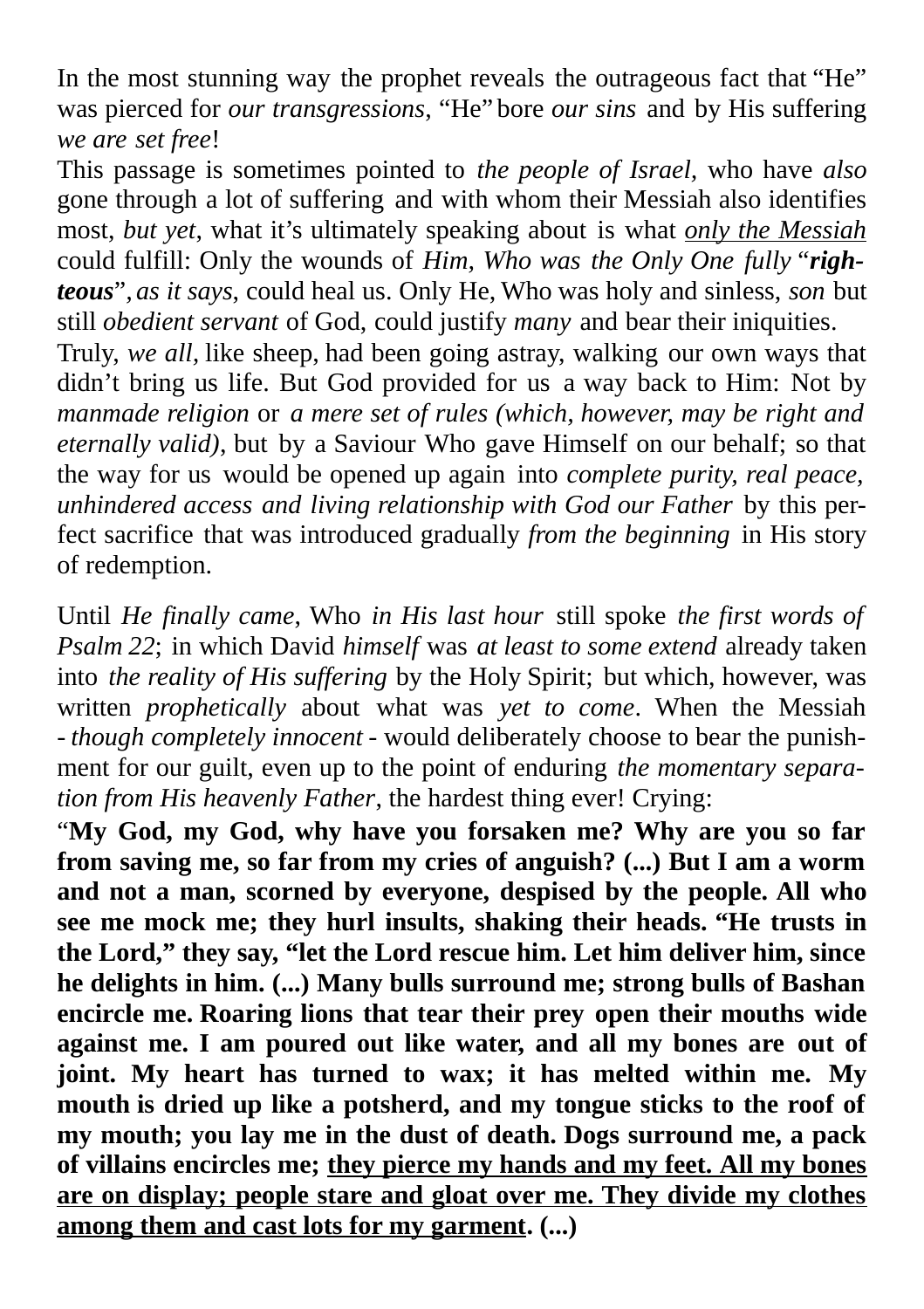**All the ends of the earth will remember and turn to the Lord, and all the families of the nations will bow down before him. (...) Posterity will serve him; future generations will be told about the Lord. They will proclaim his righteousness, declaring to a people yet unborn: He has done it!"**" (Psalm/Tehillim 22)

David predictively describes *His suffering*, but also *the fruit of it*: That people from all the ends of the earth will once remember this event, turn to God through it, humble themselves in light of it and serve Him. Because He has accomplished what mankind was *inevitably in need of* for its salvation.

#### The announcement

To *the prophet Daniel* God, almost equally *long ago,* even revealed *a concrete time-table* of crucial things to come; through the angel Gabriel telling: "**Therefore, consider the word and understand the vision:**

**"Seventy 'sevens' are decreed for your people and your holy city to finish transgression, to put an end to sin, to atone for wickedness, to bring in everlasting righteousness, to seal up vision and prophecy and to anoint the Most Holy Place.** 

**"Know and understand this: From the time the word goes out to restore and rebuild Jerusalem until the Anointed One** (Mashiach)**, the ruler, comes, there will be seven 'sevens,' and sixty-two 'sevens.' It will be rebuilt with streets and a trench, but in times of trouble. After the sixtytwo 'sevens,' the Anointed One will be put to death and will have nothing. The people of the ruler who will come will destroy the city and the sanctuary. The end will come like a flood: War will continue until the end, and desolations have been decreed.**" (Daniel 9: 23-26)

A "seven" (in Hebrew: "shavua" or "week") in this context speaks about a *year*-week, which means *seven years*! If You start counting from the time when the king of Persia gave the decree for the Jewish people to return from captivity and rebuild Jerusalem, including the wall, *in 445 BC* (cf. Nehemiah 2), and add 69 year-weeks, *that is 483 biblical/lunar years or 476 common solar years (483 x 360 ÷ 365,24)*, You end up at the year 32 AD.

It was exactly about the time when **Yeshua**, a Jew from the line of David, was given over by His nation's religious elite to the Romans, who flocked and crucified Him - *one of the cruelest ways a human being can be killed*. He *exactly fulfilled* what Daniel had prophesied *most accurately* in the significant word above about His *coming* and *being cut off from life*, before the Romans destroyed Jerusalem, *including the temple*, about 40 years later.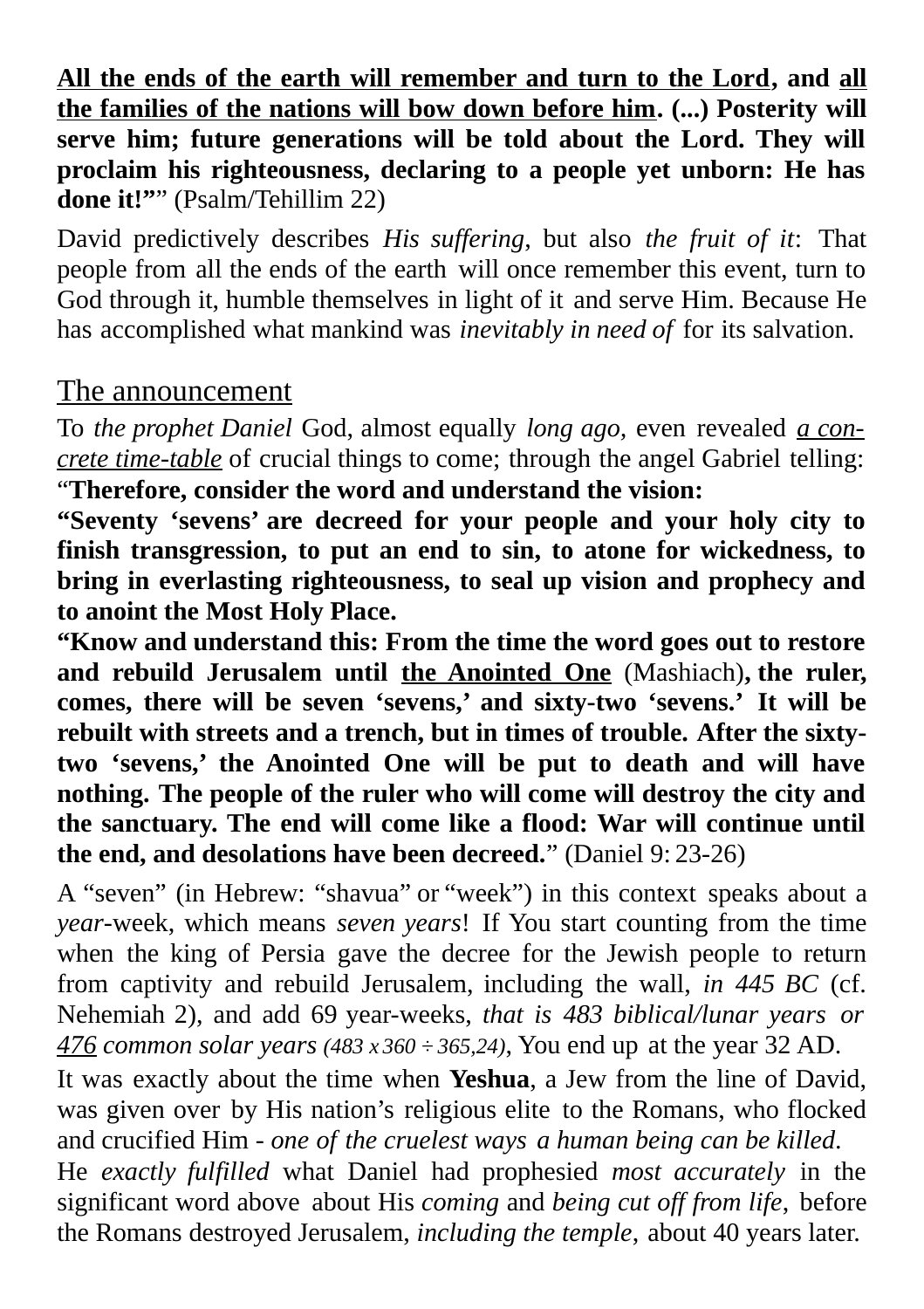So *at least in part - that means for those people who accepted Him as their Lord and Saviour*- He *already* finished transgression, atoned for wickedness and brought in everlasting righteousness for them. Although - *due to His rejection by most of His people* - this last and final 70<sup>th</sup> year-week, including the full effect of what is promised through Him, is *still outstanding* till the end of this age, which is approaching now.

But the *all decisive point of the matter* is, that *it is Yeshua*, *the"King of the Jews"(as Whom Hewas mocked, even by a sign on his cross stating His crime, but what He yet indeed was and is!)*, Who came to do what the scripture had predicted about Him; *first,* however, in this *mainly unexpected way*:

He was born in Bethlehem, of which it was foretold by the prophet Micah: "**But you, Bethlehem Ephrathah, though you are small among the clans of Judah, out of you will come for me one who will be ruler over Israel, whose origins are from of old, from ancient times.**" (Micah 5: 2)

He, *Who was of divine origin, in Whom God really visited us and was with us*, was born by a virgin, as Isaiah indicated, predicting "a sign":

"**Behold, the virgin shall conceive and bear a son, and shall call his name Immanuel** (meaning "God with us")." (Isaiah 7:14 ESV)

"**For to us a child is born, to us a son is given; and the government shall be upon his shoulder, and his name shall be called Wonderful Counselor, Mighty God, Everlasting Father, Prince of Peace. Of the increase of his government and of peace there will be no end, on the throne of David and over his kingdom, to establish it and to uphold it with justice and with righteousness from this time forth and forevermore. The zeal of the Lord of hosts will do this.**" (Isaiah 9: 6f. ESV)

About 30 years later He began His public ministry, where He healed and delivered uncountable people, proclaiming the good news of the "kingdom of God" that *is to come,* but yet *already was present in part and had come closer than ever with its king*; whereby He proclaimed the following words about Himself in Nazareth's local synagogue:

"**The Spirit of the Sovereign Lord is on me, because the Lord has anointed me to proclaim good news to the poor. He has sent me to bind up the brokenhearted, to proclaim freedom for the captives and release from darkness for the prisoners, to proclaim the year of the Lord's favor and the day of vengeance of our God, to comfort all who mourn, and provide for those who grieve in Zion**". (Isaiah 61: 1-3)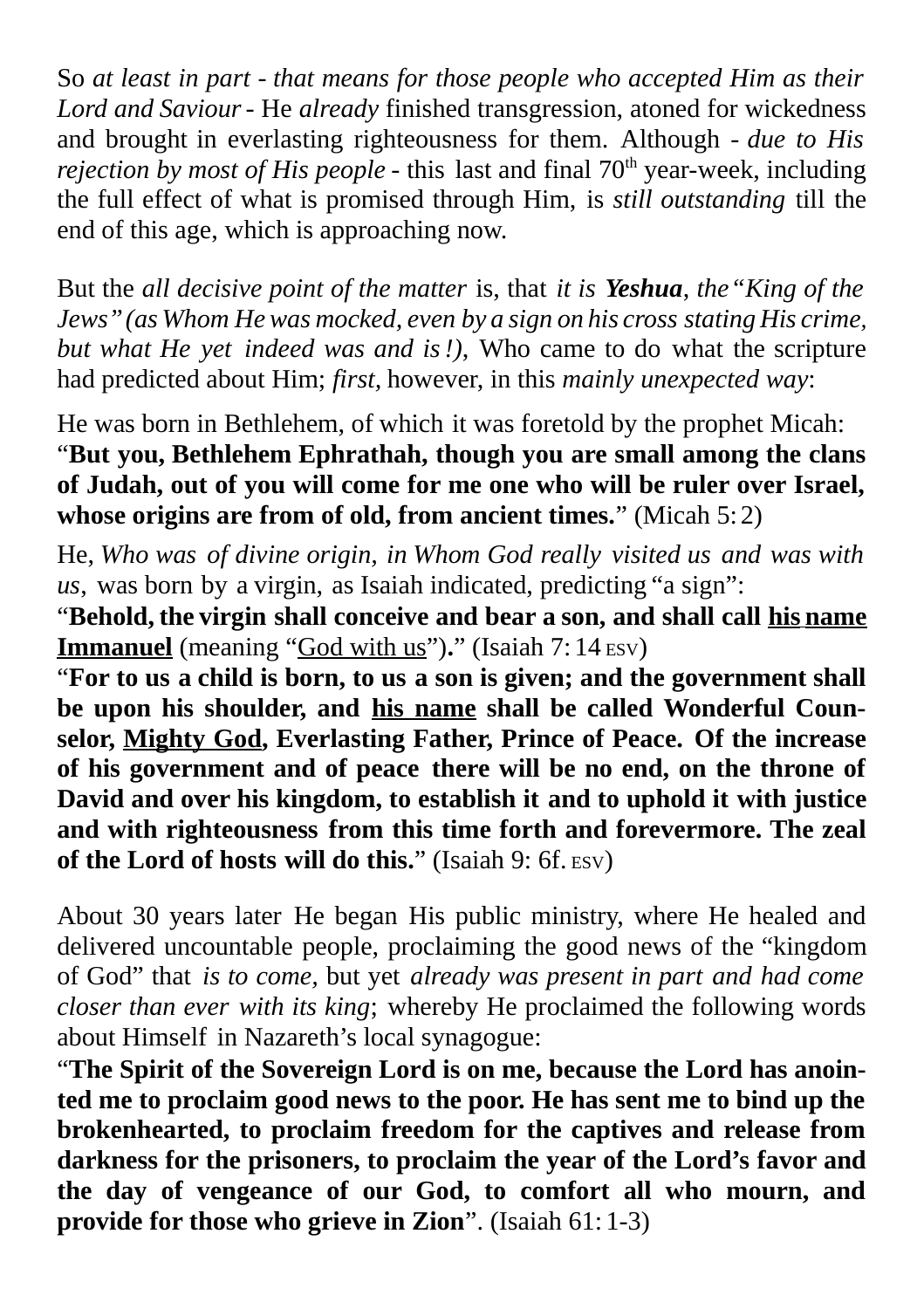*He came* as He spoke before, revealing *His heart cry* that remains *until now*: "**Hearken unto me, O Jacob and Israel, my called; I am he; I am the first, I also am the last. (...) Come ye near unto me, hear ye this; I have not spoken in secret from the beginning; from the time that it was, there am I: and now the Lord GOD, and his Spirit, hath sent me. (...) O that thou hadst hearkened to my commandments! then had thy peace been as a river...**" (Isaiah 48: 12-18 KJV)

He led a perfect life, keeping the entire law, yet was fearlessly confronting mainly *the proud religious people*, who *outwardly* appeared righteous, but still were full of hypocrisy and falsehood *inwardly*. Which caused Him many enemies who finally even initiated His assassination. Which, nevertheless, was all in God's eternal plan and *known by Him* from the start.

*Like a lamb* He gave Himself over to be slaughtered, fulfilling *once and for all* what the entire sacrificial system in the temple was *only foreshadowing* up to this point.

*From the early days* God revealed in the *tabernacle of Moses* that *the first thing we have to pass* to get into the *sanctuary, where His direct presence is found*, is *the altar;* where *the lambs* were sacrificed on *our (the people's)* behalf, so that *we* can have forgiveness, be cleansed, renewed, and become able to enter into God's presence, where - *ultimately not only the Levites butwe all* are supposed to enter and abide in forevermore!

*All along* God made it clear that there is *no forgiveness* without the *shedding of blood*! Moreover explaining through Moses *again hereafter* that it is *He Himself* Who provides the sacrifice:

"**For the life of a creature is in the blood, and I have given it to you to make atonement for yourselves on the altar; it is the blood that makes atonement for one's life.**" (Leviticus/Vayikra 17: 11)

### The New Covenant

It was *Yeshua HaMaschiach* Who opened up the way for His people into the *New Covenant* that was promised through the prophet Jeremiah. Only through what *He* had done for the *cleansing of our soul*, this *deepest, inward renewal* was made possible, which makes us be *born again as a whole new person* and *changed forever*. So that - *through the Holy Spirit coming and dwelling inside of us*- we don't want to sin any longer and desire to completely renew our way of thinking and living; as an effect of *the inside change of our heart*. When - *by faith* - we receive God's true righteousness that *He Himself*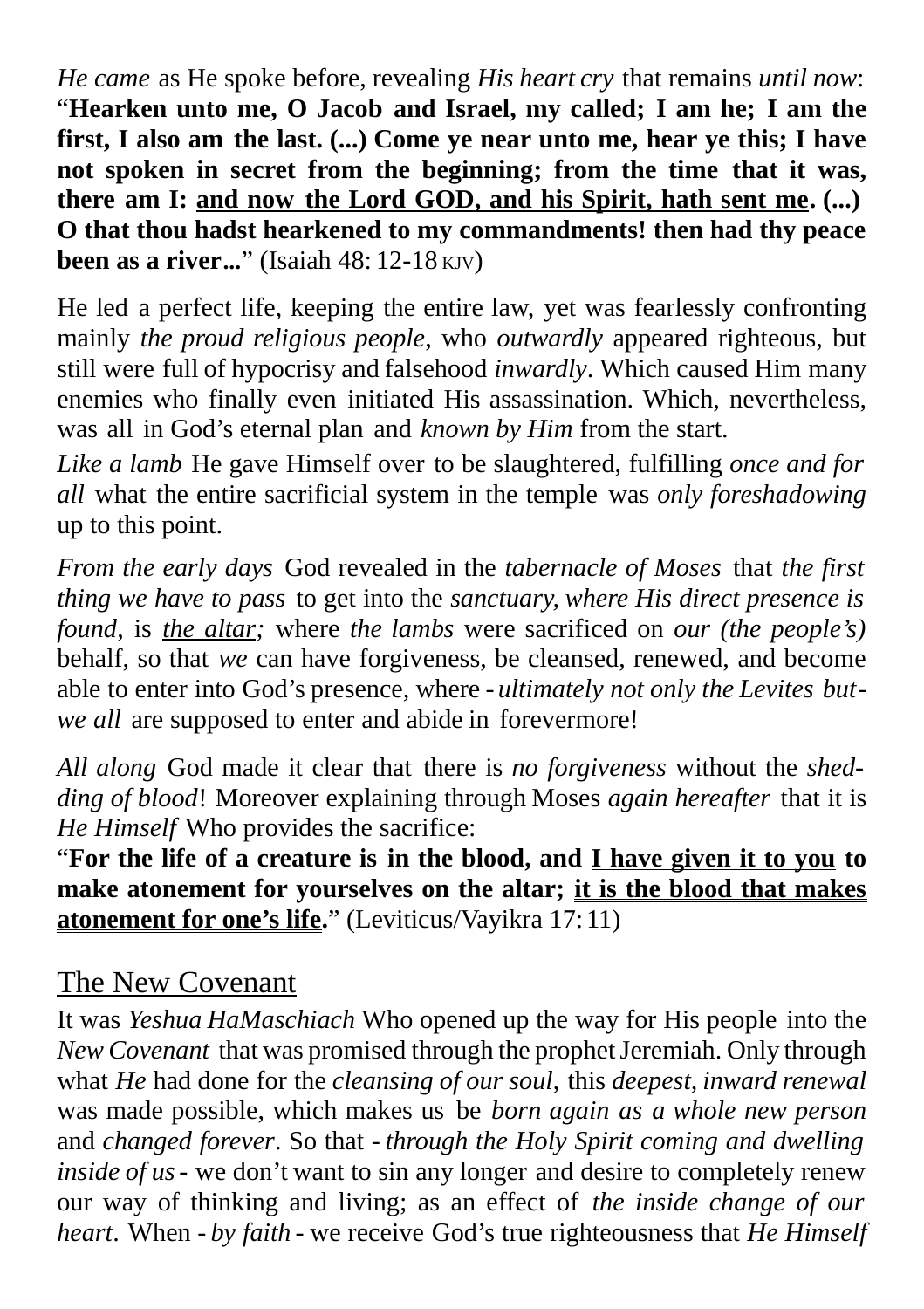provided for us - not *we* by our own achievements and works of the law! So that *the veil* that had once blinded us and prevented us from recognizing God is suddenly taken away. With the tremendous effect that our spiritual eyes/ears are opened to perceive Him and His word comes truly alive in us.

Yeshua introduced this *New Covenant* to His disciples the night before He died, revealing it to *come into effect* by His blood shed for us. By *His own broken body and poured out blood* represented in *the bread and the wine* which He handed them. Showing that it is *He Himself* Whom we are to *receive, let become part of us* and *live in us*!

Then He, *the perfect Lamb of God*, died. - Exactly on the preparation day of Pessach, around the time when the lambs are slaughtered in the temple. Like Jonah *- who was given over to death and yet came"alive"again after tree days-* Yeshua was laid in the grave. But *unlike David -who died-* it was *HIM* of Whom was truly said by this *godly king of Israel who used to know his Lord (cf. Psalm 110:1) so well*: "**you will not abandon me to the realm of the dead, nor will you let your faithful one see decay.**" (Psalm 16: 10) And three days later - *exactly on the Feast of Firstfruits-* He was raised *as a firstfruit* from the dead, later appearing to thousands of His followers.

He abided with His disciples for 40 days, before He was finally taken up into heaven from the Mount of Olives, the very place He will return to *soon* as conquering LORD! (Cf. Zechariah 14: 3f.)

But yet, He had promised to leave *a gift* with His followers, a comforter, companion and teacher That would always remain with them:

The *Holy Spirit* Who was powerfully given to them some days later - *exactly on the Feast of Shavuot* -; Who revived them, filled them and abided with them, as well as with *so many of His real followers since then*. Exactly on the day when once *the law*, *written on stone*, was given through Moses, now God was finally able to fulfill what He wanted to do *all along*, but which *only now, through Yeshua's finished work*, was made fully possible:

To write His law on believing, cleansed and renewed hearts of flesh. Just as Jeremiah had announced:

"**Behold, the days are coming, declares the Lord, when I will make a new covenant with the house of Israel and the house of Judah, not like the covenant that I made with their fathers on the day when I took them by the hand to bring them out of the land of Egypt, my covenant that they broke, though I was their husband, declares the Lord. For this is the covenant that I will make with the house of Israel after those**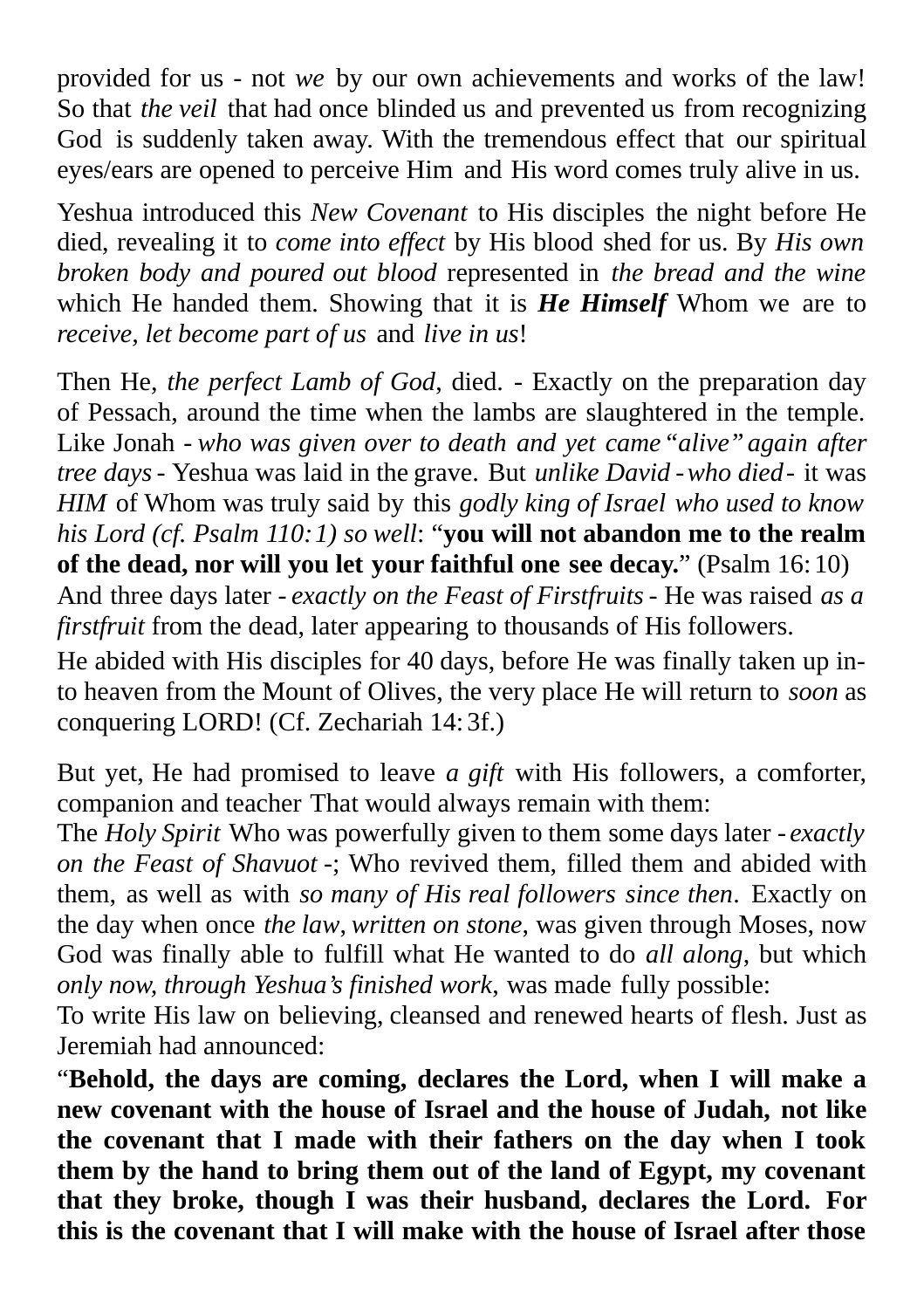**days, declares the Lord: I will put my law within them, and I will write it on their hearts. And I will be their God, and they shall be my people. And no longer shall each one teach his neighbor and each his brother, saying, 'Know the Lord,' for they shall all know me, from the least of them to the greatest, declares the Lord. For I will forgive their iniquity, and I will remember their sin no more.**" (Jeremiah 31: 31-34 ESV)

Like *the First Covenant* on Mount Sinai was sealed by *the shedding and sprinkling of blood* (cf. Exodus/Shemoth 24:8: "**Moses then took the blood, sprinkled it on the people and said, "This is the blood of the covenant that the Lord has made with you in accordance with all these words.**"), correspondingly *the New Covenant* came into effect by *the ultimate sacrifice* for those who were "sprinkled" with *Yeshua's* blood; who received Him; who were *born again out of His pierced side* like Eve was once born out of Adam; and so became *part of "His bride"* He will *come to receive*.

## Fall and rebirth of the nation

All who *didn't* receive Him - *and so also rejected His warning to flee from Jerusalem as soon as it is surrounded (cf. New Covenant, Luke 21: 20ff.)*- in truth *concurrently* cut themselves off from *the true source of life* and likewise *unavoidably* even *the Father,Who had sent Him* (cf. New Covenant, 1John 2:23, 5:12); hardened their heart towards *the One Who testified*:

"**I am the way and the truth and the life. No one comes to the Father except through me. If you really know me, you will know my Father as well. From now on, you do know him and have seen him.**"

(New Covenant *- in Hebrew:"Brit Chadasha"-*, John 14: 6)

And *a severe judgement* came upon Israel after these events, lasting for almost 19 centuries. … As Yeshua had foretold with deep sorrow, beginning with the destruction of Jerusalem by the Romans:

"**For the days will come upon you, when your enemies will set up a barricade around you and surround you and hem you in on every side and tear you down to the ground, you and your children within you. And they will not leave one stone upon another in you, because you did not know the time of your visitation.**" (Brit Chadasha, Luke 19:44 ESV)

But God's intention was never to *reject* His chosen people, but always to *heal* them!

"*How long?*" asks already *Isaiah* when the LORD spoke to him out of His manifest presence: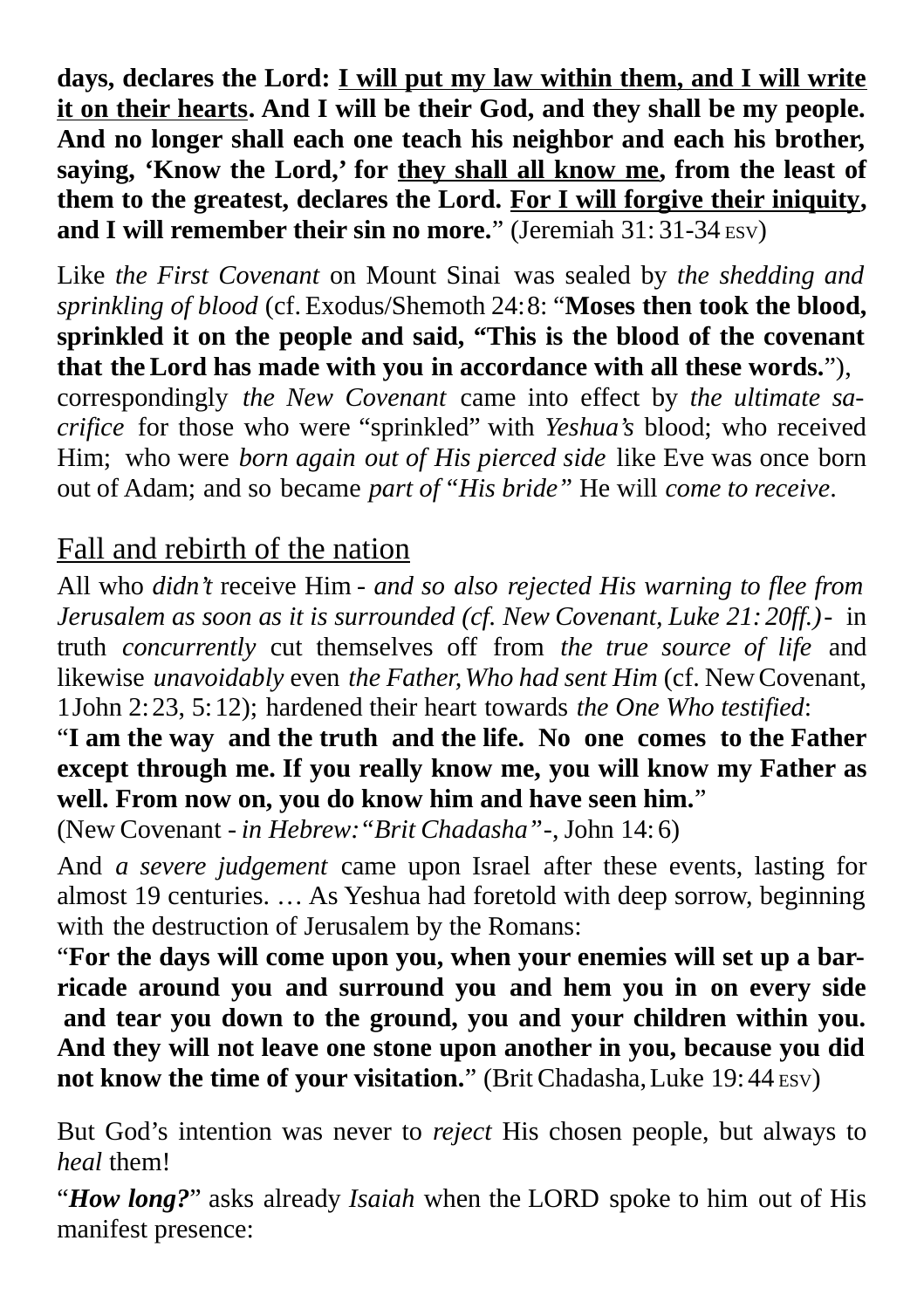"**Go and tell this people: " 'Be ever hearing, but never understanding; be ever seeing, but never perceiving.' Make the heart of this people calloused; make their ears dull and close their eyes. Otherwise they might see with their eyes, hear with their ears, understand with their hearts, and turn and be healed."**

**Then I said, "For how long, Lord?"** 

**And he answered: "Until the cities lie ruined and without inhabitant, until the houses are left deserted and the fields ruined and ravaged, until the Lord has sent everyone far away and the land is utterly forsaken. And though a tenth remains in the land, it will again be laid waste. But as the terebinth and oak leave stumps when they are cut down, so the holy seed will be the stump in the land.**" (Isaiah 6: 9-13)

God always planned to let this "tree" grow again and lead it into its full calling *because of His faithfulness, compassion and grace*! To bring Israel, *which was exiled for so long*, back into its land and - *even more important*  the loving fellowship with Him, based on *His righteousness*, not *their own*! Causing them to *know Him, trust Him, obey Him* and *walk in His ways*:

"**This is what the Sovereign Lord says: It is not for your sake, people of Israel, that I am going to do these things, but for the sake of my holy name, which you have profaned among the nations where you have gone. I will show the holiness of my great name, which has been profaned among the nations, the name you have profaned among them. Then the nations will know that I am the Lord, declares the Sovereign Lord, when I am proved holy through you before their eyes.** 

**"For I will take you out of the nations; I will gather you from all the countries and bring you back into your own land. I will sprinkle clean water on you, and you will be clean; I will cleanse you from all your impurities and from all your idols. I will give you a new heart and put a new spirit in you; I will remove from you your heart of stone and give you a heart of flesh. And I will put my Spirit in you and move you to follow my decrees and be careful to keep my laws. Then you will live in the land I gave your ancestors; you will be my people, and I will be your God. I will save you from all your uncleanness. I will call for the grain and make it plentiful and will not bring famine upon you. I will increase the fruit of the trees and the crops of the field, so that you will no longer suffer disgrace among the nations because of famine. Then you will remember your evil ways and wicked deeds, and you will loathe yourselves for your sins and detestable practices.**" (Ezekiel 36: 22-31)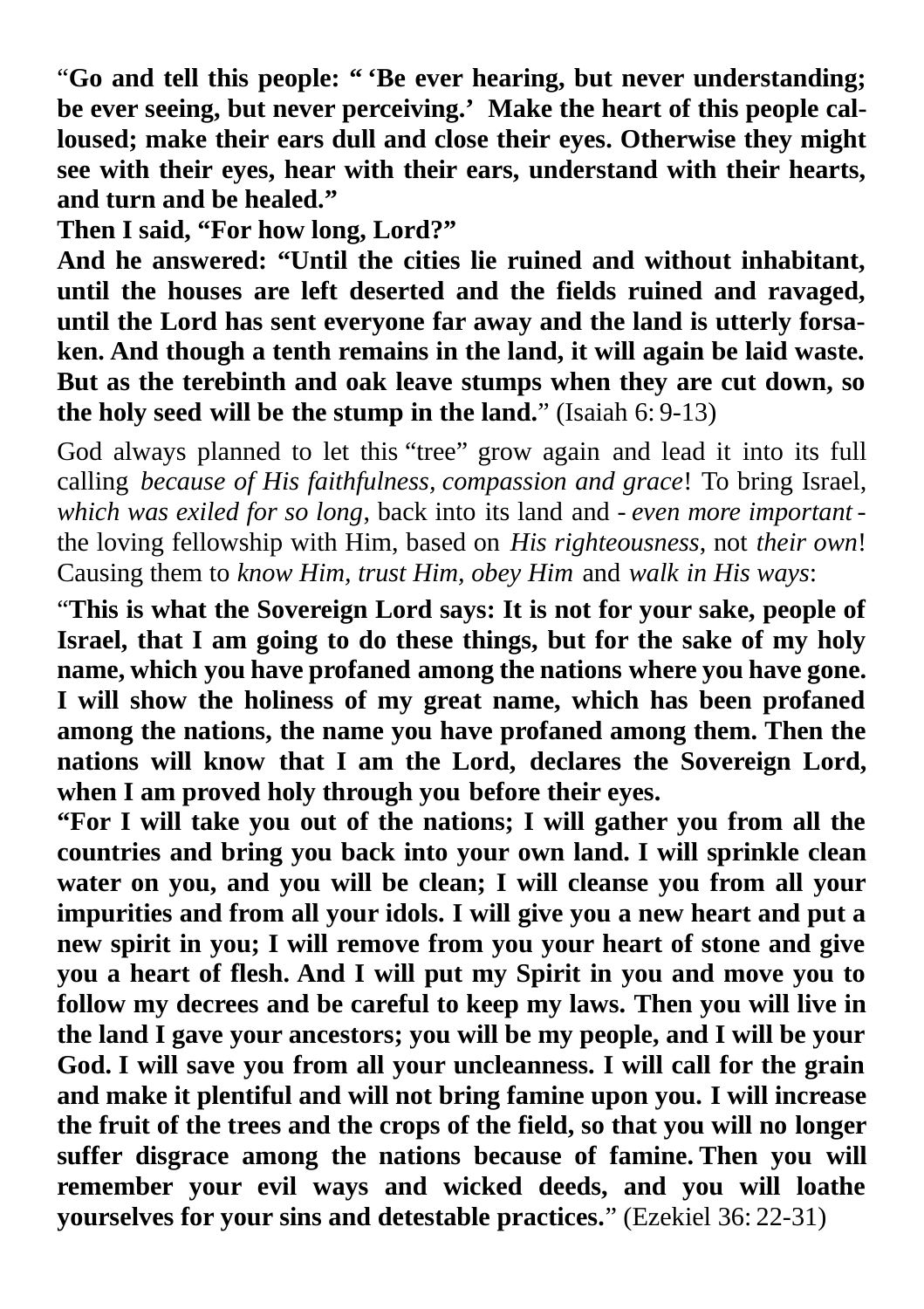God promises a *natural and spiritual* restoration of Israel in the last days (cf. also Ezekiel 37), which *to some degree* is already happening before our very eyes in the present time.

And although the number of *Jews who have recognized and follow Yeshua as their Saviour and Messiah* has increased *just in the last few decades* to more than 100,000, still a *general, national repentance* is needed deeply. A critical mass of representatives of the descendants of the people who once spurned their own king, claiming:

"**His blood be on us and on our children!**" (Br.Ch.,Matthew 27: 25)

Especially of the *religious leadership,* who sadly *in many cases* keep cursing Him up to now, but whom He promised before His death:

"**I tell you, you will not see me again until you say, 'Blessed is he who comes in the name of the Lord.'**" (Br.Ch., Matthew 23:39)

Stating that *He will not come back to this earth as king and judge* before *they* will not *duly welcome Him as their Messiah and Lord!*

#### Looking at Him!

Yet a time is promised when God will "**make Jerusalem a cup of staggering to all the surrounding peoples. (...) a heavy stone for all the peoples. All who lift it will surely hurt themselves.**"

*Already now* we see how the nations of the world are almost obsessed with judging and intervening in the conflicts concerning Israel and Jerusalem, mostly simply *condemning Israel*. Which will ultimately even end up in the situation that "**all the nations of the earth will gather against it.**" (Zechariah 12: 2f.)

Then, however, God will - *just as He did already in the past wars where Israel had to defend itself* - powerfully intervene, but *beyond that* even *much more*:

**"And on that day I will seek to destroy all the nations that come against Jerusalem. And I will pour out on the house of David and the inhabitants of Jerusalem a spirit of grace and supplication. They will look on me, the one they have pierced, and they will mourn for him as one mourns for an only child, and grieve bitterly for him as one grieves for a firstborn son. On that day the weeping in Jerusalem will be as great as the weeping of Hadad Rimmon in the plain of Megiddo. The land will mourn, each clan by itself, with their wives by themselves: the clan of the house of David and their wives, the clan of the house of Nathan and their wives, the clan of the house of Levi and their wives, the clan of**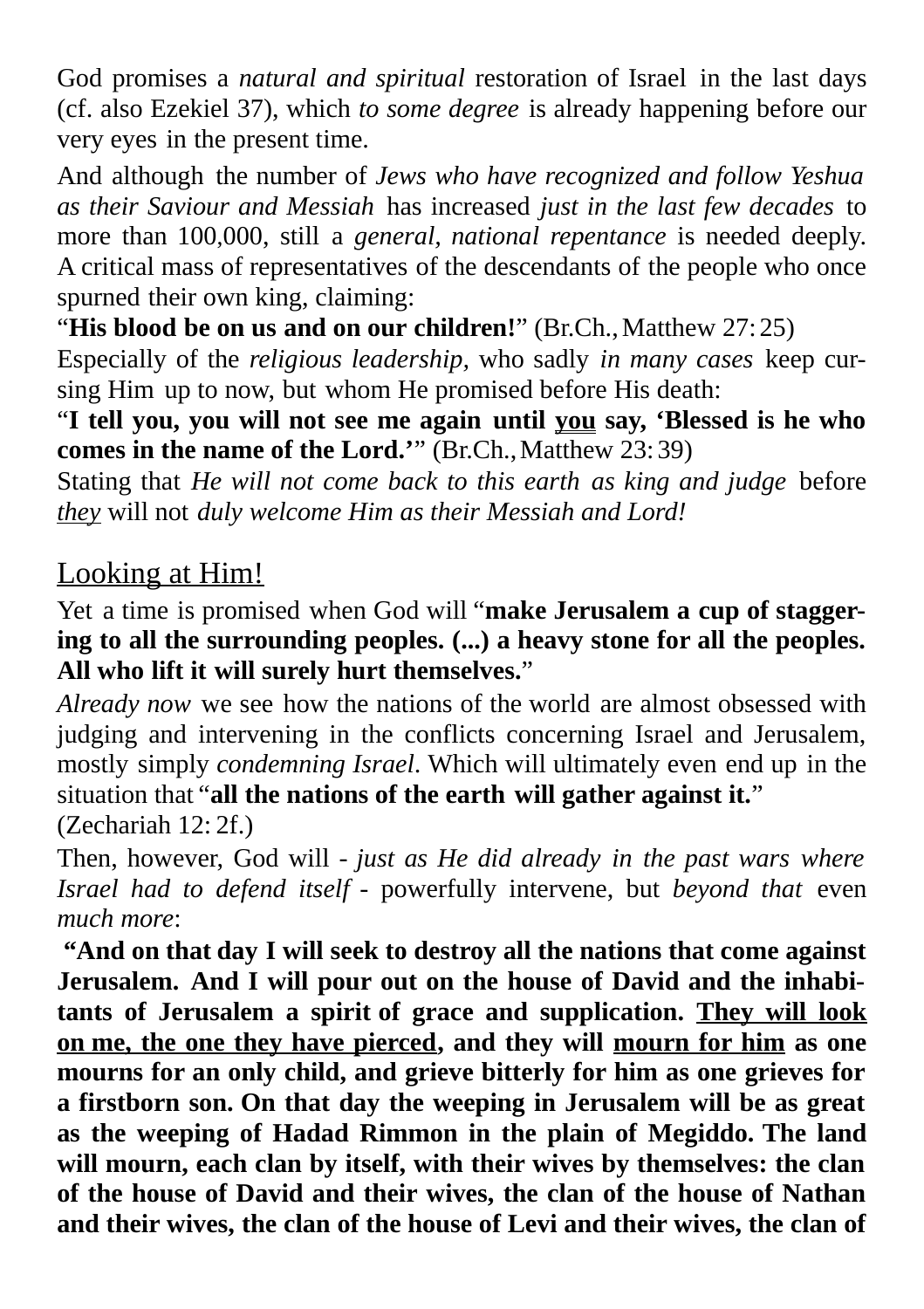**Shimei and their wives, and all the rest of the clans and their wives. "On that day a fountain will be opened to the house of David and the inhabitants of Jerusalem, to cleanse them from sin and impurity.**" (Zechariah 12:10 - 13:1)

God promises an outpouring of the Holy Spirit, which will lead up to a *stirring vision and powerful revelation of Yeshua*, Who - *at this point of the prophecy* - at once rises to *speak Himself*: "**they will look on** *me***, the one they have pierced**", which will cause *such a heart-piercing conviction, brokenness and repentance,* that the inner pain about this truth - *that His own people rejected their Messiah for so long and in such a repulsive way* will be equal to the pain of *losing one's own only child,* which is probably the biggest pain imaginable.

But yet, this will lead to *their salvation*! A"*source against sin and impurity*" will be opened on that day, which can be *nothing else* than *the blood of Yeshua*, cleansing and enabling them altogether to change every wrong believe, attitude and way they *had until then* before the Most High and His beloved Son, the Messiah.

Their (spiritual) eyes will be open to Him and they will ask Him about His resurrected body, which, however, still has the marks of His suffering on it, that He chose to take for them:

"**And they will say to him, what are these wounds between your hands? Then he will answer, they were given me in the house of** *my beloved***.**" (Zechariah 13: 6)

Yeshua always loved His own people and will always do so! We can only imagine how much He longs for *each one of them*, *even right now,* to open their hearts to Him, believe and surrender their lives to Him!

When *even in sight of His own painful death* He was crying *not over Him* but *over the people*, exclaiming:

"**Jerusalem, Jerusalem, you who kill the prophets and stone those sent to you, how often I have longed to gather your children together, as a hen gathers her chicks under her wings, and you were not willing.**" (Br.Ch., Matthew 23: 37)

But ultimately He will have *His deserved reward*, even among His own people! They will recognize Him as the "stone" they have rejected, the true *Pessach-lamb we are to receive deep inside, Whose blood alone safes us from our deserved punishment and eternal death,* and will finally welcome Him with the call reserved for Him, as *all* implied in the Tehillim (Psalms):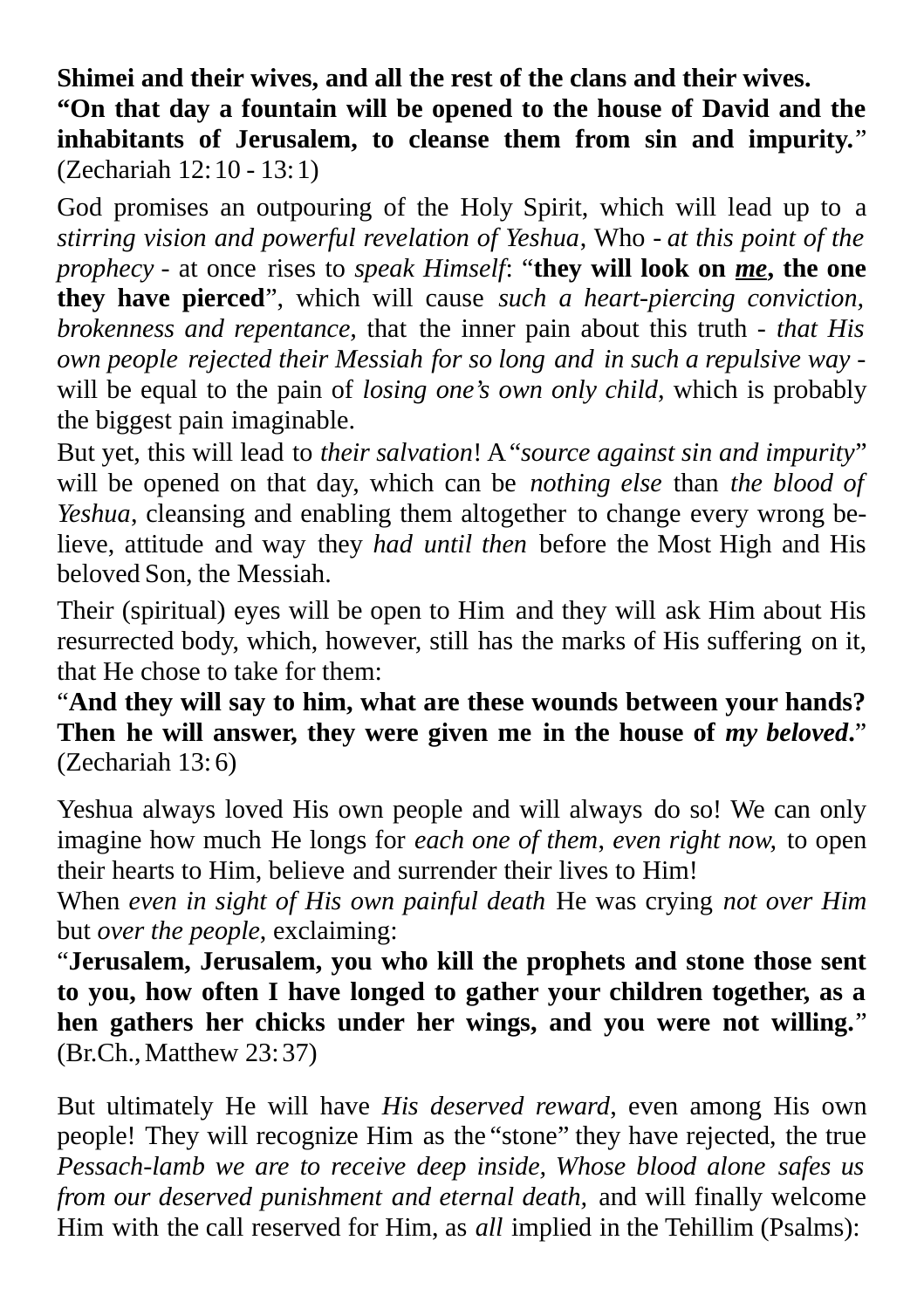"**The stone the builders rejected has become the cornerstone; the Lord has done this, and it is marvelous in our eyes. (...) Blessed is he who comes in the name of the Lord. From the house of the Lord we bless you. The Lord is God, and he has made his light shine on us. Bind the festal sacrifice with ropes up to the horns of the altar.**" (Psalm 118: 22-27)

Then their eyes will simultaneously be opened to *so many hints in their own scriptures* that all pointed to Yeshua.

*Also* the occurance when *once in the wilderness* a lot of the Israelites were bitten by snakes and about to die (like *we all* have *the deadly poison of sin* in us that will ultimately produce death!)

and "**The Lord said to Moses, "Make a snake and put it up on a pole; anyone who is bitten can look at it and live." So Moses made a bronze snake and put it up on a pole. Then when anyone was bitten by a snake and looked at the bronze snake, they lived.**" (Numbers/Bamidbar 21:8f.)

So, *just as those who looked at the bronze snake were healed,* everyone who "looks by faith at", who "knows" Yeshua in an intimate way, who believes in Him and His saving act, will be set free from the righteous punishment we would deserve by God's law. (Cf. Deuteronomy/Devarim 27: 26) Since "**Christ redeemed us from the curse of the law by becoming a curse for us, for it is written: "Cursed is everyone who is hung on a pole."**" (Br.Ch.,Galatians 3:13)

Yeshua Himself spoke *long before His death* to a Pharisee who visited Him in secret at night:

"**Just as Moses lifted up the snake in the wilderness, so the Son of Man must be lifted up, that everyone who believes may have eternal life in him." For God so loved the world that he gave his one and only Son, that whoever believes in him shall not perish but have eternal life. For God did not send his Son into the world to condemn the world, but to save the world through him. Whoever believes in him is not condemned, but whoever does not believe stands condemned already because they have not believed in the name of God's one and only Son.**" (Br.Ch.,John 3: 14-18)

Nevertheless - *as back then in the desert with Moses (who later even testified about Yeshua: "The Lord your God will raise up for you a prophet like me from among you, from your fellow Israelites. You must listen to him." Deuteronomy/Devarim 18: 15)* - Israel is promised to "*look on Him"*, the real source of healing and salvation!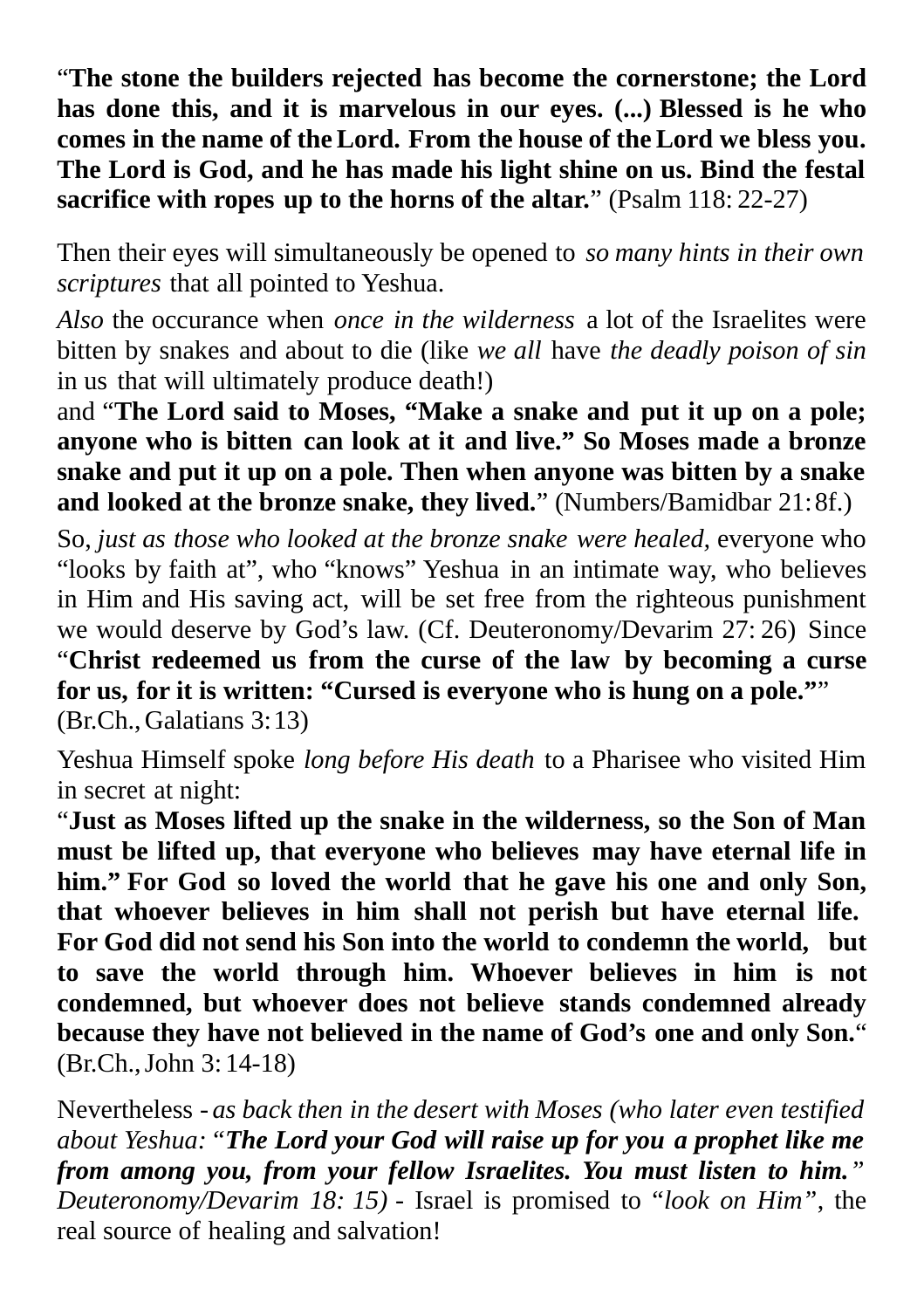It will be the fulfillment of *Yom Kippur*, when Israel *as a nation* will be reconciled to God by the sacrifice of *the true High Priest*.

When the people's guilt will be atoned for by *everyone identifying* (corporately and personally!) with the true *slaughtered"Lamb of God*"*.* As well as with the "*scape goat*", on Whom the guilt of the nation was laid and Who was thereupon cast out. - What *both* found its true realization by Yeshua.

(Cf. Leviticus/Vayikra 16: 8-10 ESV: "**And Aaron shall cast lots over the two goats, one lot for the Lord and the other lot for Azazel. And Aaron shall present the goat on which the lot fell for the Lord and use it as a sin offering, but the goat on which the lot fell for Azazel shall be presented alive before the Lord to make atonement over it, that it may be sent away into the wilderness to Azazel.**" Cf. also 16:22)

It is interesting that *once* there was the tradition that each year on Yom Kippur a *red ribbon* was put on the horns of the *scapegoat which was sent away,* as well as on the *door of the temple*. And *at the end of the day - as a sign that God had accepted the sacrifice* - it miraculously *turned white*. (Cf. analogously Isaiah 1:18) This happened *year after year* for a long time. However, *exactly in the year of Yeshua's death* the Talmud reports that *at once* this occurrence abruptly stopped!

(Cf. Babylonian Talmud, Yoma 39b: "*Forty years before the Temple was destroyed the chosen lot was not picked with the right hand, nor did the crimson stripe turn white, nor did the westernmost light burn; and the doors of the Temple's Holy Place swung open by themselves...*")

Likewise - *as it implies here, too* - it was *at the day of Messiah's crucifixion* that the curtain in the temple, that separated the *Holy of Holies* from the remaining sanctuary, was miraculously torn in two!

(cf. Br.Ch.,Matthew 27: 51) Clearly showing that *through this event* the way to enter into the Most Holy Place was *opened wide for everyone* since then!

#### Still a stumbling block to overcome

It were thousands of Jews who believed and followed Yeshua immediately after His death and resurrection, alone in Jerusalem. The first *kehila*, or *church*, was nearly completely Jewish. *Only later* the question arose if also *people from the nations* could be joined to the believing community without being circumcised, what the HolySpirit,Who had come on *them also*, clearly confirmed to the Jewish apostles and leaders. Since it is *the heart* that is most important to be circumcised. (Cf. Deuteronomy 10:16, 30: 6, Jeremiah 4:4, Br.Ch.,Romans 2:29)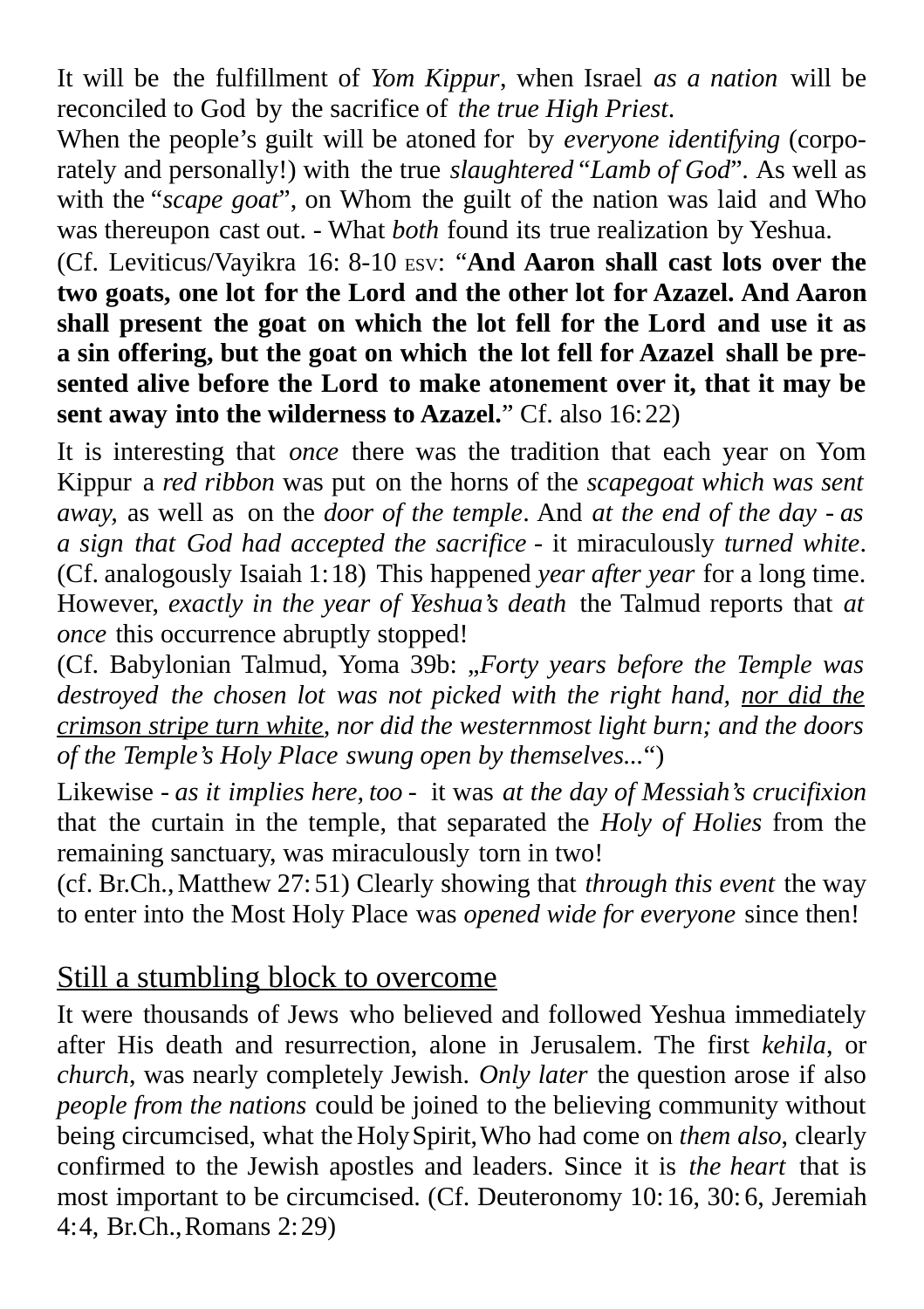Still Yeshua never came to change the Law of Moses, as He said:

"**Do not think that I have come to abolish the Law or the Prophets; I have not come to abolish them but to fulfill them. For truly I tell you, until heaven and earth disappear, not the smallest letter, not the least stroke of a pen, will by any means disappear from the Law until everything is accomplished. Therefore anyone who sets aside one of the least of these commands and teaches others accordingly will be called least in the kingdom of heaven, but whoever practices and teaches these commands will be called great in the kingdom of heaven.**"

(Br.Ch., Matthew 5: 17-19)

Yet there was a change in *this way*, that He fulfilled many *mere outward signs* in a much higher way which was now revealed, so that *the former things, which were mere foreshadows of it*, lost their central relevance by this. Some laws, *like about marriage and sexual morality*, Yeshua even amplified (cf. Br.Ch., Matthew 5: 21ff.) while *on the other hand* He freed us from *solely manmade religious bondages* and mere outside practices to *observe laws in a tight, legalistic way*. He showed us what is *really* important, and what *not so much*! (Cf. Br.Ch., Matthew 7:12, 12:1-13, 23:23-26,...)

But *most of all* He made clear: We cannot make it by ourself, by a mere set of rules we try to keep, while yet remaining unrenewed inside, refusing to listen and accept what He offers us! He made clear: Our old man has to *die* and we have to be made *utterly new*:

"**Jesus replied, "Very truly I tell you, no one can see the kingdom of God unless they are born again. (...) unless they are born of water and the Spirit. Flesh gives birth to flesh, but the Spirit gives birth to spirit. You should not be surprised at my saying, 'You must be born again.' The wind blows wherever it pleases. You hear its sound, but you cannot tell where it comes from or where it is going. So it is with everyone born of the Spirit.**" (Br.Ch.,John 3: 3-8)

Words like these were not easy to accept, especially by the religious, and after all, the greatest part of the Jewish people - *both then and now* - didn't believe in Yeshua and accept Him as *their Messiah and God's Son, Whom HE sent to them from Heaven*. Since *from the beginning* He did not match the image of the *conquering Messiah* Who was expected to simple drive out their enemies by force and set Himself up as king. Since He did *not yet fulfill all* that was written about Him, because His own people did not yet accept Him as Who He *truly is*. And *beyond that* even: Since it was still God's will to let *all nations* receive the chance to be reconciled to Him,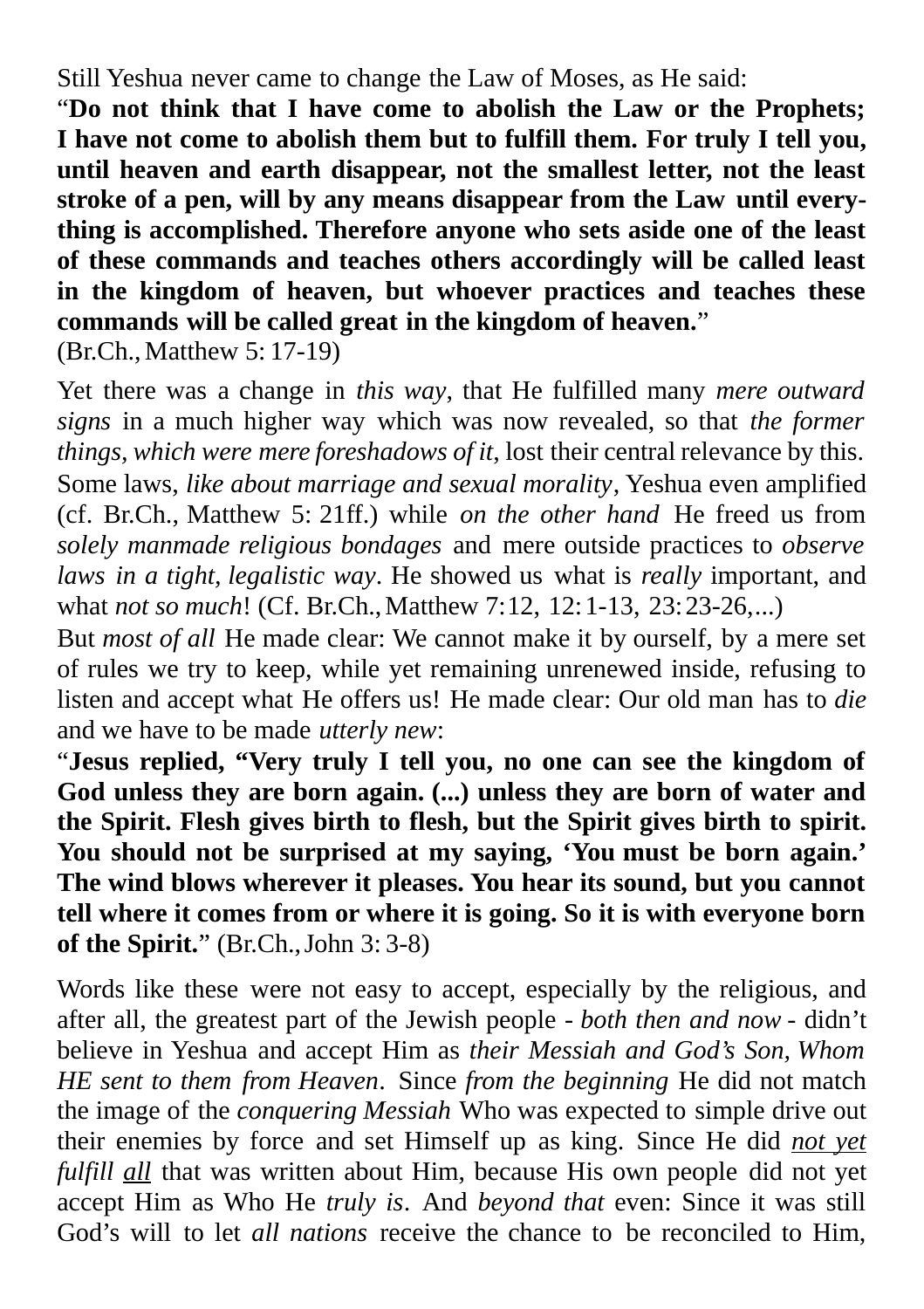redeemed by Messiah's blood and get into the new covenant with Him, as *the Most High* declares through the prophet Isaiah - *speaking to His Son*:

"**It is too small a thing for you to be my servant to restore the tribes of Jacob and bring back those of Israel I have kept. I will also make you a light for the Gentiles, that my salvation may reach to the ends of the earth.**" (Isaiah 49: 6)

Although Yeshua Himself said that He "**was sent only to the lost sheep of Israel**" (Br.Ch., Matthew 15: 24), yet *from the beginning* it was God's plan to extend His offer of reconciliation and salvation, which was *first* given *only to the nation He chose from the start*, to people from *every* tribe, tongue and nation.

As Shaul (*a former Pharisee who once persecuted the believers in Yeshua, but finally encountered Himself powerfully in a vision, repented and henceforth followed Him wholeheartedly, proclaiming His gospel to many nations*) explains about "**the mystery of Christ** (= Greek for *Messiah*)**, which was not made known to people in other generations as it has now been revealed by the Spirit to God's holy apostles and prophets. This mystery is that through the gospel the Gentiles are heirs together with Israel, members together of one body, and sharers together in the promise in Christ Jesus.**" (Br.Ch.,Ephesians 3: 4-6)

God's plan of a *holy people - consisting of believing Jews and Gentiles*- was always there. But *as sad as it is* that so many Jewish people rejected their own, wonderful Messiah, it is nevertheless *sad as well* how the church, *soon after it had spread across the nations*, developed a strong antipathy against *everything Jewish*. And simultaneously began to reject even *many God-given, eternal orders,* establishing *its own* instead (cf. analogously 1Kings 12: 26-33); yes, even more, to reject *their own root* and *the general understanding of belonging to Israel* by following its king.

It was totally against Yeshua's attitude, as well as His first followers' such as Shaul (Paul), who likewise loved *his own people* with such an intensity that it can only come *from God Himself*, when he states:

"**I speak the truth in Christ** –**I am not lying, my conscience confirms it through the Holy Spirit**– **I have great sorrow and unceasing anguish in my heart. For I could wish that I myself were cursed and cut off from Christ for the sake of my people, those of my own race, the people of Israel. Theirs is the adoption to sonship...**" (Br.Ch., Romans 9: 1-4)

"**Brothers and sisters, my heart's desire and prayer to God for the Isra-**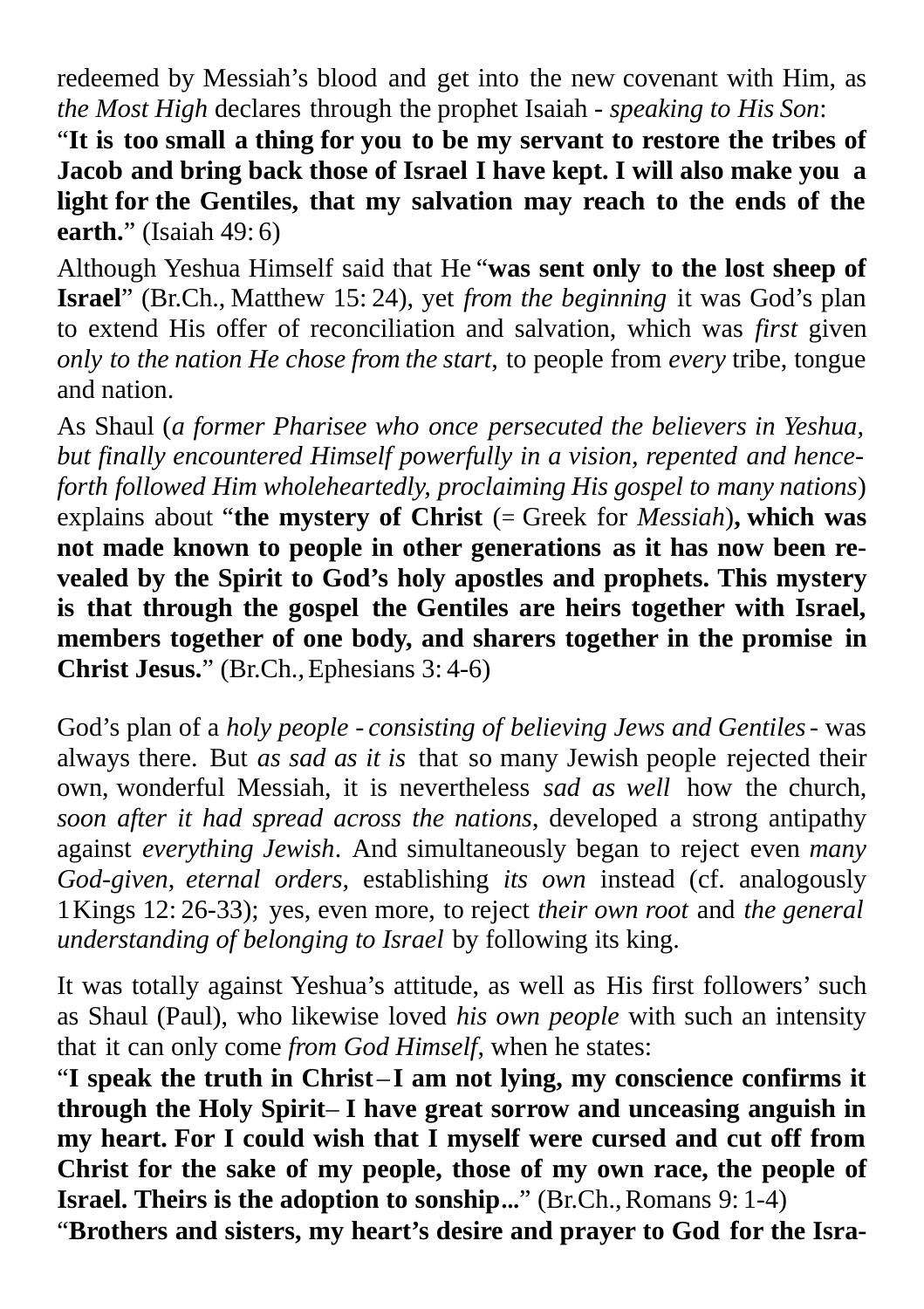**elites is that they may be saved. For I can testify about them that they are zealous for God, but their zeal is not based on knowledge. Since they did not know the righteousness of God and sought to establish their own, they did not submit to God's righteousness."** (Br.Ch., Romans 10: 1-3)

"**I ask then: Did God reject his people? By no means! I am an Israelite myself, a descendant of Abraham, from the tribe of Benjamin. God did not reject his people, whom he foreknew. (...) Rather, because of their transgression, salvation has come to the Gentiles to make Israel envious. But if their transgression means riches for the world, and their loss means riches for the Gentiles, how much greater riches will their full inclusion bring!**" (Br.Ch., Romans 11: 1-12)

He continues to compare God's holy people with a *noble olive tree*, of whom many *original (Jewish) branches* were taken of because of their unbelief and many *wild (Gentile) branches* were grafted in against nature through their faith in Messiah. Yet he insistently warns the gentile believers to be *humble* and *grateful that they share in the (Israelite) root* and not become proud and feel superior against the other branches, who *can* and *will* easily be grafted into their own tree again as soon as they believe:

"**I do not want you to be ignorant of this mystery, brothers and sisters, so that you may not be conceited: Israel has experienced a hardening in part until the full number of the Gentiles has come in, and in this way all Israel will be saved. As it is written: "The deliverer will come from Zion; he will turn godlessness away from Jacob. And this is my covenant with them when I take away their sins." As far as the gospel is concerned, they are enemies for your sake; but as far as election is concerned, they are loved on account of the patriarchs, for God's gifts and his call are irrevocable. Just as you who were at one time disobedient to God have now received mercy as a result of their disobedience, so they too have now become disobedient in order that they too may now receive mercy as a result of God's mercy to you. For God has bound everyone over to disobedience so that he may have mercy on them all.**" (Br.Ch.,Romans 11: 25-32)

He *concurrently* reveals by this *the plan of God*, that *the Jewish people's partial blindness and rejection of their Messiah for all the past time* still served the purpose that the fullness of *God's chosen ones in the nations* could come to salvation in Messiah. When *this*, however, is about to be completed, - *even through times of great tribulation, humiliation and cleansing* -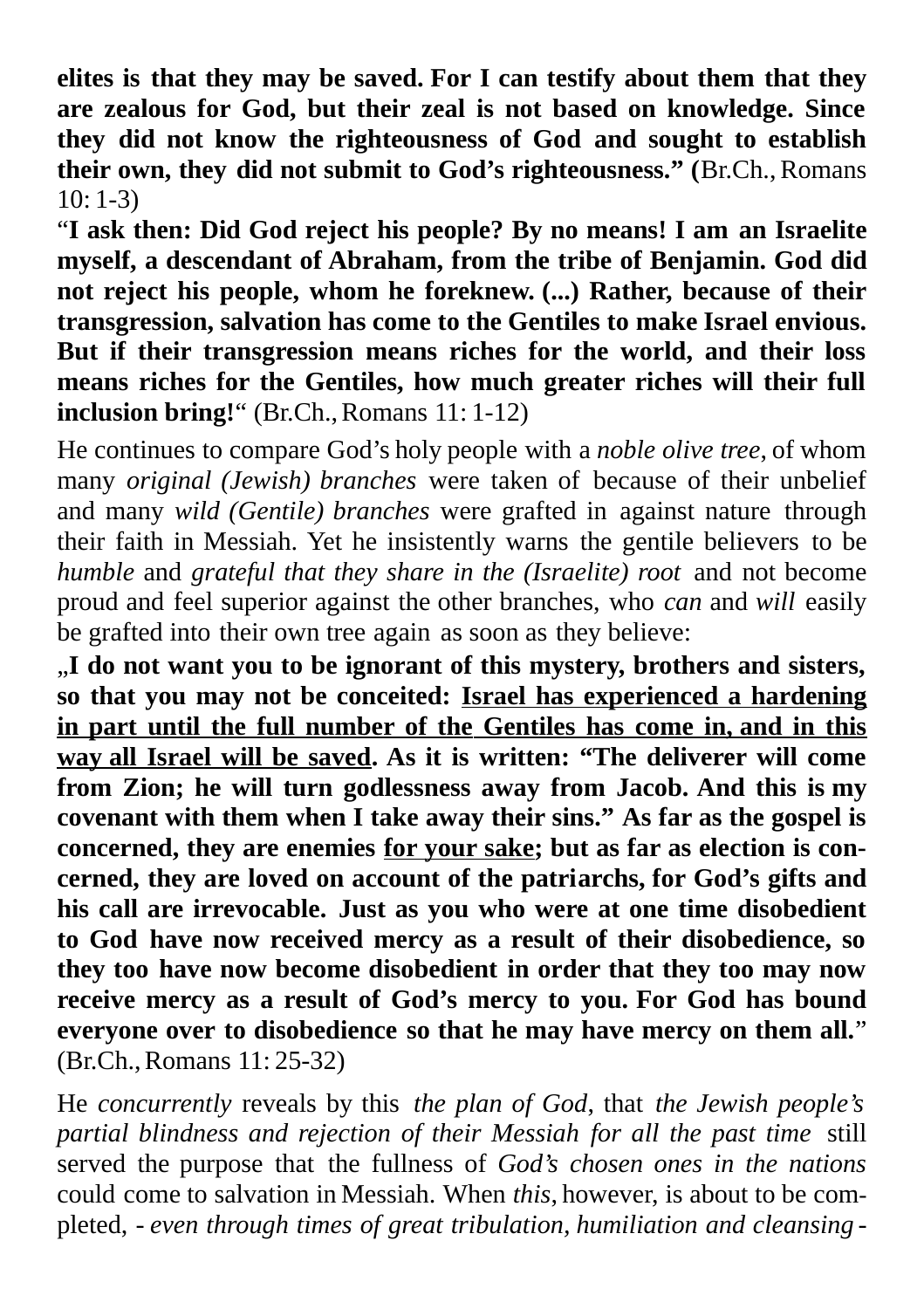a time of great mercy for His *originally chosen people* will come, when a vast majority of them will receive eternal salvation.

Which will *at once* initiate His *physical coming* and *reign on the earth*. Accompanied by a *restoration of all things*, how life was meant to be *in the Creator's perfect way* from the beginning.

## One shepherd and one flock

Nevertheless also a restoration of *God's people* is utterly needed, who -*since we all fell short of our calling and missed to live according to God's heart, His will and His word* - early split and moved away from each other so far. Not only during the crusades and the inquisition the *so called "church*", *which, however, for a long time hadn't followed the real Yeshua anymore and even persecuted His true followers inside its own manmade institution*, gave such a bad and wrong impression to the Jewish people that *even more hindrances* were put in their way to come to *their own redeemer and king.*

Until now the *utterly wrong* "replacement theology", *which - against both the Tanakh and the New Covenant (cf. Jeremiah 31: 35ff., 33: 24ff., Br.Ch., Romans 11) - states that the church would have replaced Israel as God's people*, causes a lot of *wrong believes and apathy* about the Jewish people. From the early centuries, throughout the persecutions of the middle age, up to the Shoah and *until lately*, so many Christians held the *fatal believe* that God had eternally rejected Israel in their stead - *exactly the thing Shaul warned them of* in his earlier quoted letter! *This teaching only* enabled so much indifference and sometimes even hostility towards *the people and the land of Israel*, which God is so zealous about!

For: "**This is what the Lord Almighty says: 'I am very jealous for Jerusalem and Zion, and I am very angry with the nations that feel secure. I was only a little angry, but they went too far with the punishment.**" (Zechariah 1: 14f.)

Yet, *all over the earth* God has also a *real* holy people who joined themselves to Him and became (grafted into) His people by faith in Yeshua; knowing Him, loving Him, obeying Him and truly belonging to Him, as He continues to proclaim:

"**Shout and be glad, Daughter Zion. For I am coming, and I will live among you," declares the Lord. "Many nations will be joined with the Lord in that day and will become my people. I will live among you and you will know that the Lord Almighty has sent me to you. The Lord will inherit Judah as his portion in the holy land and will again choose**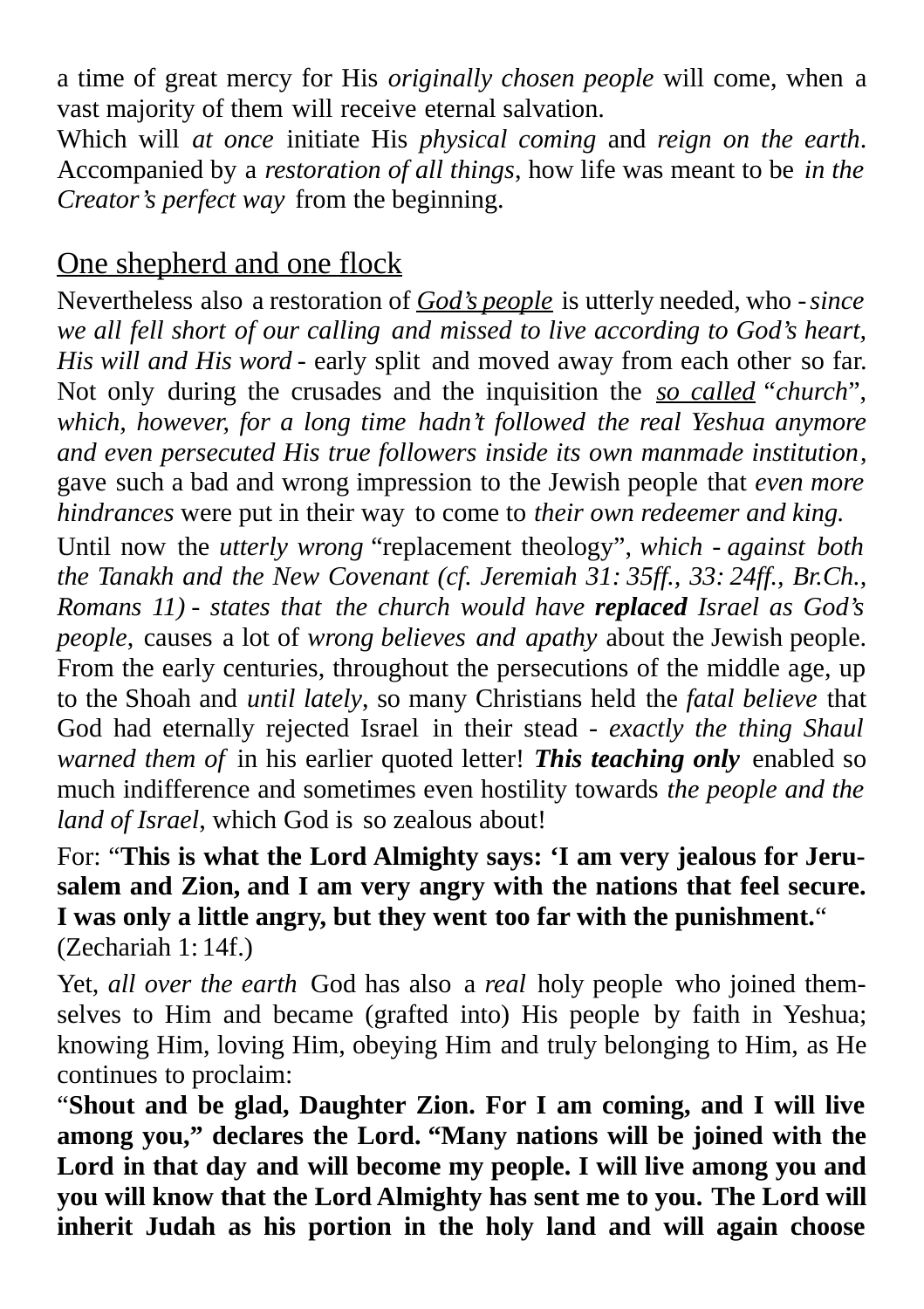#### **Jerusalem. Be still before the Lord, all mankind, because he has roused himself from his holy dwelling.**" (Zechariah 2: 10-13)

Finally, God will cause *reconciliation and unity* among His chosen people - *both of the Jews and His elect among of the nations*. In *recognizing both the Messiah Yeshua*, *bowing down to Him and embracing Him as personal Lord and desperately needed Saviour,Whose character we profoundly adopt*, as well as on the other side *God's persisting election and plan for Israel*. Altogether in mutual humility and love, caused by the *true* perception of *our heavenly Father's heart*. After a *long* and *partly sad* story of failure of both Israel and the church, that led to this deep separation. - Which was never *desired* by God, yet early *indicated to come*:

The history of the *division* and even *enmity* between the house of Juda and the house of Israel/Joseph already *foreshadowed* what would later happen in the big context. Ephraim - *born of an Egyptian mother* -, who became the leading tribe in the *Northern Kingdom of Israel*, is already a picture of those who are not *full physical children of Israel*, but yet later got "*adopted*" into the family as *children* and *fellow heirs*.

Like the aged Jacob declared to Joseph: "**Now then, your two sons born to you in Egypt before I came to you here will be reckoned as mine; Ephraim and Manasseh will be mine, just as Reuben and Simeon are mine.**" (Genesis/Bereshit 48: 5)

Over the same *Ephraim* was prophecied directly thereupon: "**his seed shall become a multitude** (literally: **fullness**) **of nations.**" (Genesis 48: 19 KJV) Foretelling that *a multitude of people(s) from all over the world* will once be considered as *his descendants*, who will be supernaturally attached to Israel as God's holy people; be "*added"to them,* as the name "Joseph" (in Hebrew meaning: "*JHWH shall add*") already expresses!

Likewise Hosea prophecies about *those* who were once *not His people*, but would later *be joined (again)*:

"**Call her Lo-Ruhamah (which means "not loved"), for I will no longer show love to Israel, that I should at all forgive them. Yet I will show love to Judah; and I will save them. (...) Yet the Israelites will be like the sand on the seashore, which cannot be measured or counted. In the place where it was said to them, 'You are not my people,' they will be called 'children of the living God.' The people of Judah and the people of Israel will come together; they will appoint one leader and will come up out of the land, for great will be the day of Jezreel.**" (Hosea 1: 6-11)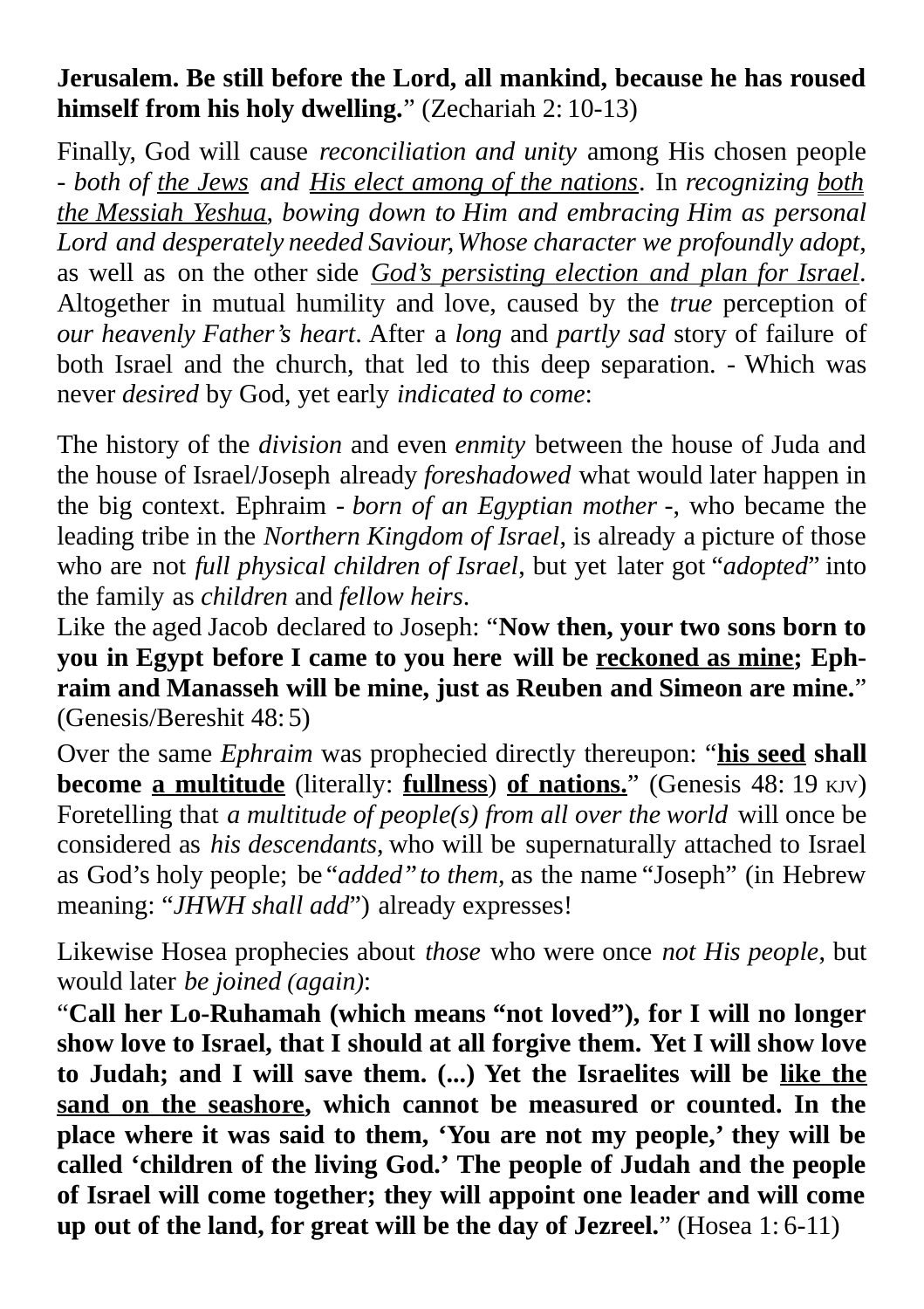Thus, this whole sad division between the true followers of Yeshua, His "kehila" (Greek: "ecclesia", English: "church") *in the nations* as well as *among the Jews who follow Yeshua and are born again by the Holy Spirit*, will totally cease at the end of the age.

As Yeshua stated about *both His Jewish and Non-Jewish flock*:

"**I am the good shepherd; I know my sheep and my sheep know me** – **just as the Father knows me and I know the Father**– **and I lay down my life for the sheep. I have other sheep that are not of this sheep pen. I must bring them also. They too will listen to my voice, and there shall be one flock and one shepherd.**" (Br.Ch.,John 10: 14-16)

And as finally *also Ezekiel* prophecies about Israel, *symbolic with two sticks.* What will happen *at the latest* when Messiah returns and His age is dawning:

"**I am going to take the stick of Joseph** –**which is in Ephraim's hand** – **and of the Israelite tribes associated with him, and join it to Judah's stick. I will make them into a single stick of wood, and they will become one in my hand.' (...) I will take the Israelites out of the nations where they have gone. I will gather them from all around and bring them back into their own land. I will make them one nation in the land, on the mountains of Israel. There will be one king over all of them and they will never again be two nations or be divided into two kingdoms. They will no longer defile themselves with their idols and vile images or with any of their offenses, for I will save them from all their sinful backsliding, and I will cleanse them. They will be my people, and I will be their God.**" (Ezekiel 37: 19-23)

### Mashiach Ben David

Yeshua Himself promised: "**Everything must be fulfilled that is written about me in the Law of Moses, the Prophets and the Psalms.**" (Br.Ch., Luke 24: 44) - And He will *bring about* exactly this!

It was *right before His death* that the high priest asked Him in front of the whole Sanhedrin: "**Tell us if you are the Messiah, the Son of God."**

**"You have said so," Jesus replied. "But I say to all of you: From now on you will see the Son of Man sitting at the right hand of the Mighty One** and coming on the clouds of heaven."" (Br.Ch., Matthew 26: 63f.)

- Which was an obvious hint to the prophecy of Daniel, who foresaw how *the ungodly, anti-messianic kingdoms of the world* will be finally judged at the end of the age and who then continues about this "*Son of Man*" (Hebr.: "*Ben Adam*"), this long-promised "seed/descendent" (Genesis 3: 15) of Eve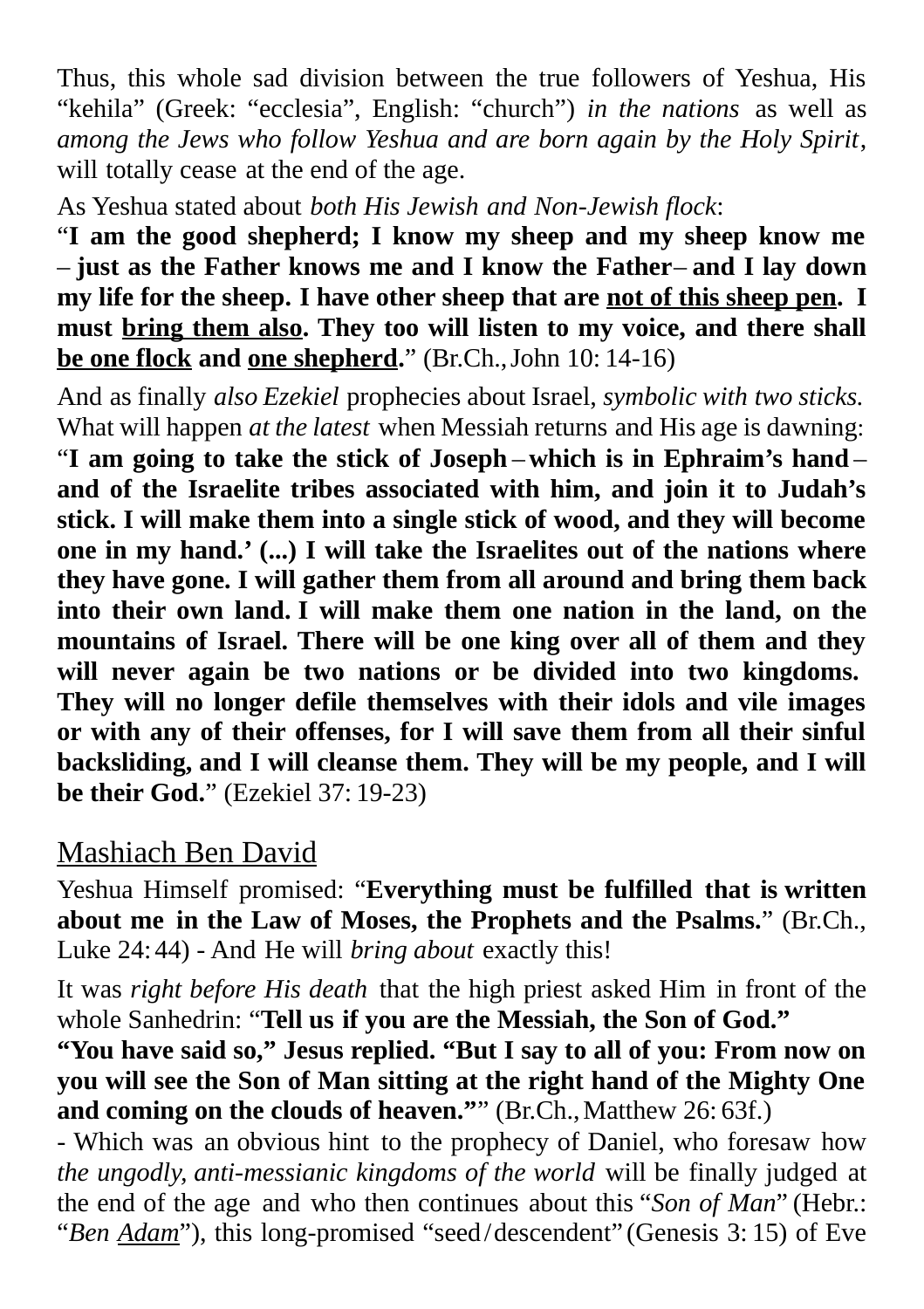Who will ultimately bruise Satan's head:

"**In my vision at night I looked, and there before me was one like a son of man, coming with the clouds of heaven. He approached the Ancient of Days and was led into his presence. He was given authority, glory and sovereign power; all nations and peoples of every language worshiped him. His dominion is an everlasting dominion that will not pass away, and his kingdom is one that will never be destroyed.**" (Daniel 7: 13f.)

Even *his own disciples* asked Yeshua after His resurrection:

"**Lord, are you at this time going to restore the kingdom to Israel?" He said to them: "It is not for you to know the times or dates the Father has set by his own authority. But you will receive power when the Holy Spirit comes on you; and you will be my witnesses in Jerusalem, and in all Judea and Samaria, and to the ends of the earth.**" (Br.Ch.,Acts 1: 6-8) - Thus indicating that it will be *just a matter of time* that He will do *exactly all that*, but that first of all *something else* is still needed, namely the salvation of (His chosen ones spread over) the whole world.

Afterwards, when Yeshua had been taken up into heaven and the gift of the Holy Spirit had been powerfully given to the disciples, it was one of the first messages that *His close companion Shimon, called Peter (rock)*, gave in the temple area, proclaiming to his people:

"**Repent, then, and turn to God, so that your sins may be wiped out, that times of refreshing may come from the Lord, and that he may send the Messiah, who has been appointed for you**–**even Jesus. Heaven must receive him until the time comes for God to restore everything, as he promised long ago through his holy prophets.**" (Br.Ch.,Acts 3: 19-21)

And truly, He will *come soon*! "**For the LORD will rebuild Zion and appear** (Hebr.: "be visible") **in his glory.**" (Psalm 102:16; cf. Zechariah 14:3f.) - In form of *Him* in Whom JHWH is represented!

Whereby this Yeshua once stated: "**Jerusalem will be trampled on by the Gentiles until the times of the Gentiles are fulfilled.**" (Br.Ch.,Luke 21:24) - And we see this approaching since 1967, as a clear sign that God is slowly returning *His main focus* away from the nations, *once again* towards Israel. (Cf. Ezekiel 36: 9) The land where He chose to establish His kingdom more than anywhere else and *Yeshua the Messiah* will come back to *in first place*! As *the One He claimed to be* and the scripture reveals Him as: The Son of God and yet a descendent of David. As Israel's saviour, Whom *even they* will wholeheartedly welcome in the end, as Jeremiah announces: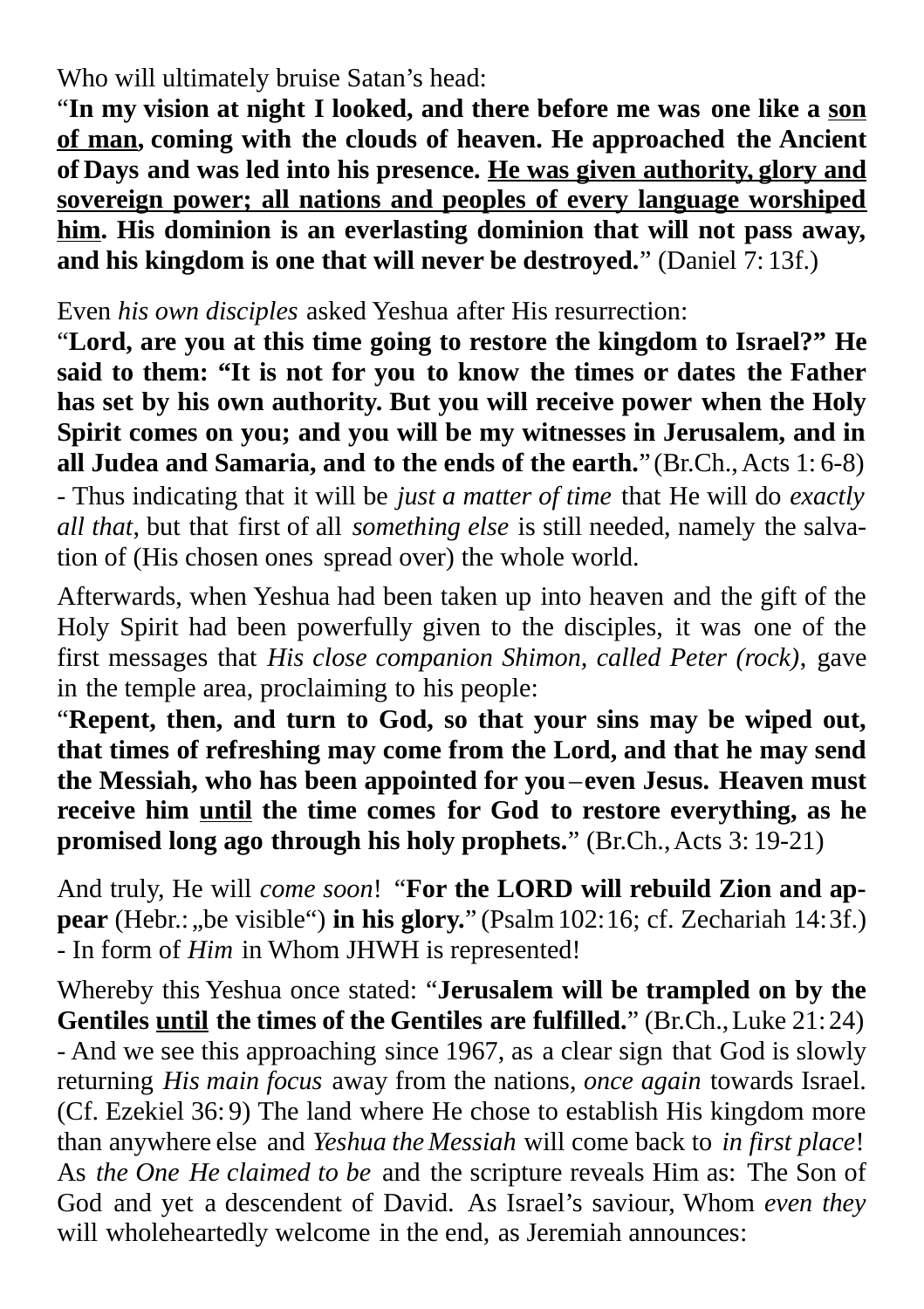"**Behold, the days come, saith the LORD, that I will raise unto David a righteous Branch, and a King shall reign and prosper, and shall execute judgment and justice in the earth. In his days Judah shall be saved, and Israel shall dwell safely: and this is his name whereby he shall be called, THE LORD OUR RIGHTEOUSNESS.** (Jeremiah 23:5f. KJV, cf. 33:15f.)

The branch, *which* is *the Messiah* (cf. Zechariah 3:8f.: "**I am going to bring my servant, the Branch. (...) and I will remove the sin of this land in a single day.**"), will finally execute His great authority as judge and king.

And *all Israel* will recognize that lastly *their righteousness* is not found in *their own deeds of the law*, but *in Him alone! Mashiach Yeshua, "***who has become for us wisdom from God** – **that is, our righteousness, holiness and redemption**" (Br.Ch., 1 Corinthians 1: 30); In Him Who is divine; Who claimed: "**I and the Father are one.**" (Br.Ch.,John 10: 30), for which people wanted to stone Him at that time. But what, however, even the *just quoted scripture from Jeremiah* already latently implies, where the name of God, JHWH, is brought together directly with the very person of Messiah, what He did and became for us!

## JHWH in human bodily /angelic form

And *in deed*, scripture reveals from the very start *this mysterious figure*, Who already appeared to *Abraham* repeatedly - in *a very real way*:

So it says: "**The LORD** (JHWH) **appeared to Abraham near the great trees of Mamre while he was sitting at the entrance to his tent in the heat of the day. Abraham looked up and saw three men standing nearby. When he saw them, he hurried from the entrance of his tent to meet them and bowed low to the ground.**" (Genesis 18: 1f.)

There were *three men*, *before whom Abraham reverently fell down*; two of them "*common"angels*, and one of them, however, a *very unique one* Who is addressed by *not less than* the divine name of "JHWH":

"**The men turned away and went toward Sodom, but Abraham remained standing before theLORD**(JHWH)**.(...)The two angels arrived at Sodom in the evening...**" (Genesis 18:22, 19:1)

The mysterious "God-man", called "JHWH", spoke to Abraham face to face - *not symbolically speaking, but as a real man in human bodily form, who just had bread, meat and milk with him before* -, directly shared secret things with him and even allowed him to debate with Him concerning His planned judgement over Sodom:

"**Then the LORD** (JHWH) **said, "Shall I hide from Abraham what I am**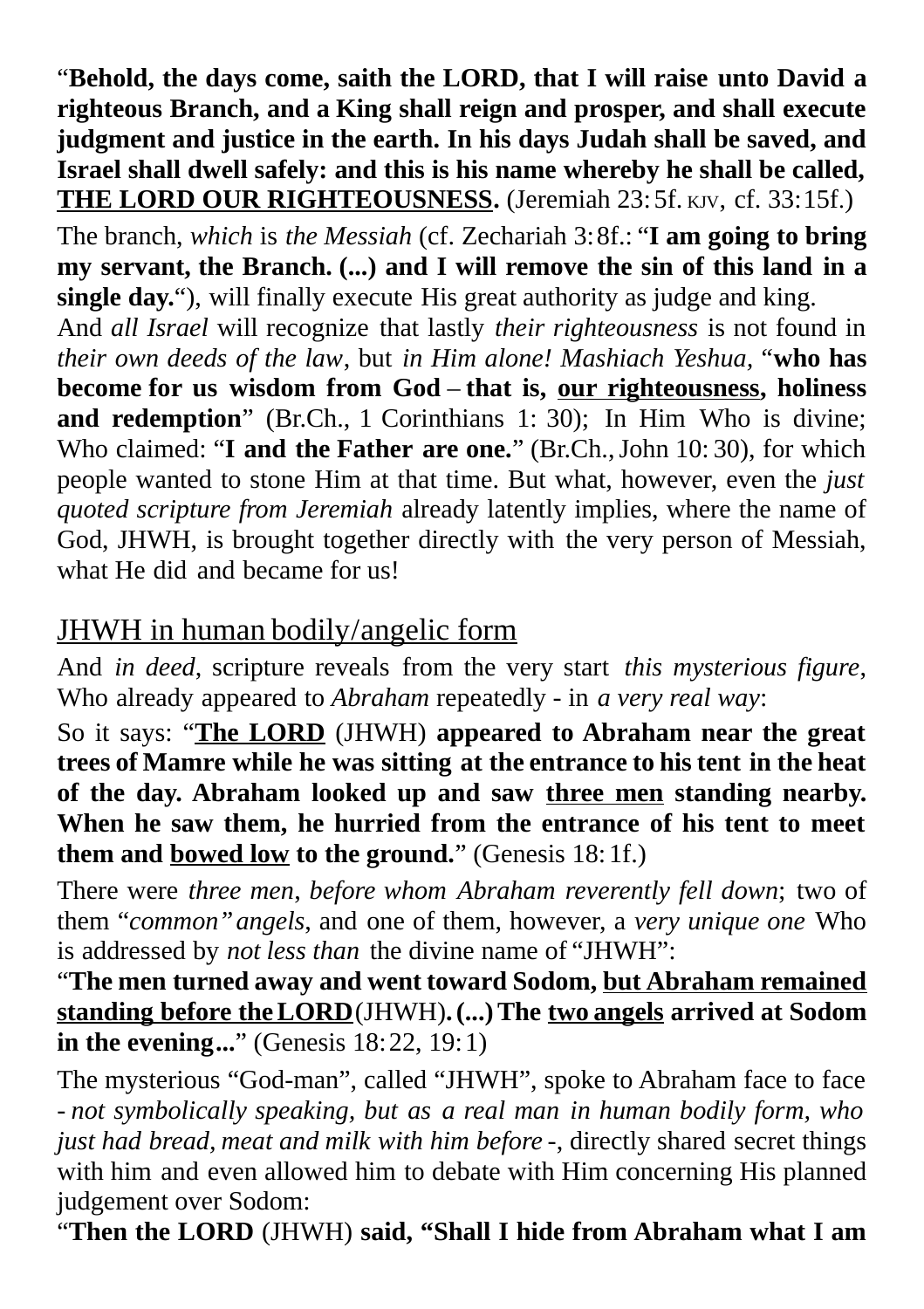**about to do? Abraham will surely become a great and powerful nation, and all nations on earth will be blessed through him. For I have chosen him, (...) Then the LORD said, "The outcry against Sodom and Gomorrah is so great and their sin so grievous that I will go down and see...**" (Genesis 18: 17-21)

Likewise in other passages it is *JHWH Himself* Who appears to people in form of - not *an,* but- "*the* angel" (meaning "messenger") of Him.

So too, when: "**The angel of the LORD found Hagar near a spring in the desert; (...) The angel added, "I will increase your descendants so much that they will be too numerous to count."**" (Genesis 16: 7-10)

This "*JHWH - angel*/*messenger*" speaks to her *as God* in the first person: "*I will increase...*", similarly like already in the passage above: "*I have chosen...*", and later, when: "**The angel of the LORD** (JHWH) **called to Abraham from heaven a second time and said, "I swear by myself, declares the LORD** (JHWH)**, that because you have done this and have not withheld your son, your only son, I will surely bless you and make your descendants as numerous as the stars...**" (Genesis 22: 16f.), that means *things that undeniably only God can say and do*!

Hagar equally testifies thereafter that she has seen - *not only an angel or the like,* but - *God Himself*:

"**for she said, "I have now seen** *the One who sees me***."**" (Genesis 16: 13)

Even about *Jacob* it is told concerning thissame"God-man-angel": " **The an gel of God said to me in the dream (...)I am the God of Bethel, where you anointed a pillar and where you made a vow to me.**" (Genesis 31: 11-13) And later, "**Jacob was left alone, and a man wrestled with him till daybreak. (...) Then the man said, "Your name will no longer be Jacob, but Israel, because you have struggled with God and with humans and have overcome.**", whereby Jacob thereupon confessed: "**I saw God face to face, and yet my life was spared.**" (Genesis 32: 24-30, *cf. also Judges 13: 20-22!*)

There are many more examples about this divine figure, Who went with the people of Israel throughout their history. What He later, *during the taking of the land*, even explains *Himself* before the whole congregation of Israel:

"**The angel of the Lord went up from Gilgal to Bokim and said, "I brought you up out of Egypt and led you into the land I swore to give to your ancestors. I said, 'I will never break my covenant with you (...) When the angel of the Lord had spoken these things to all the Israelites, the people wept aloud...**"(Judges 2: 1-4)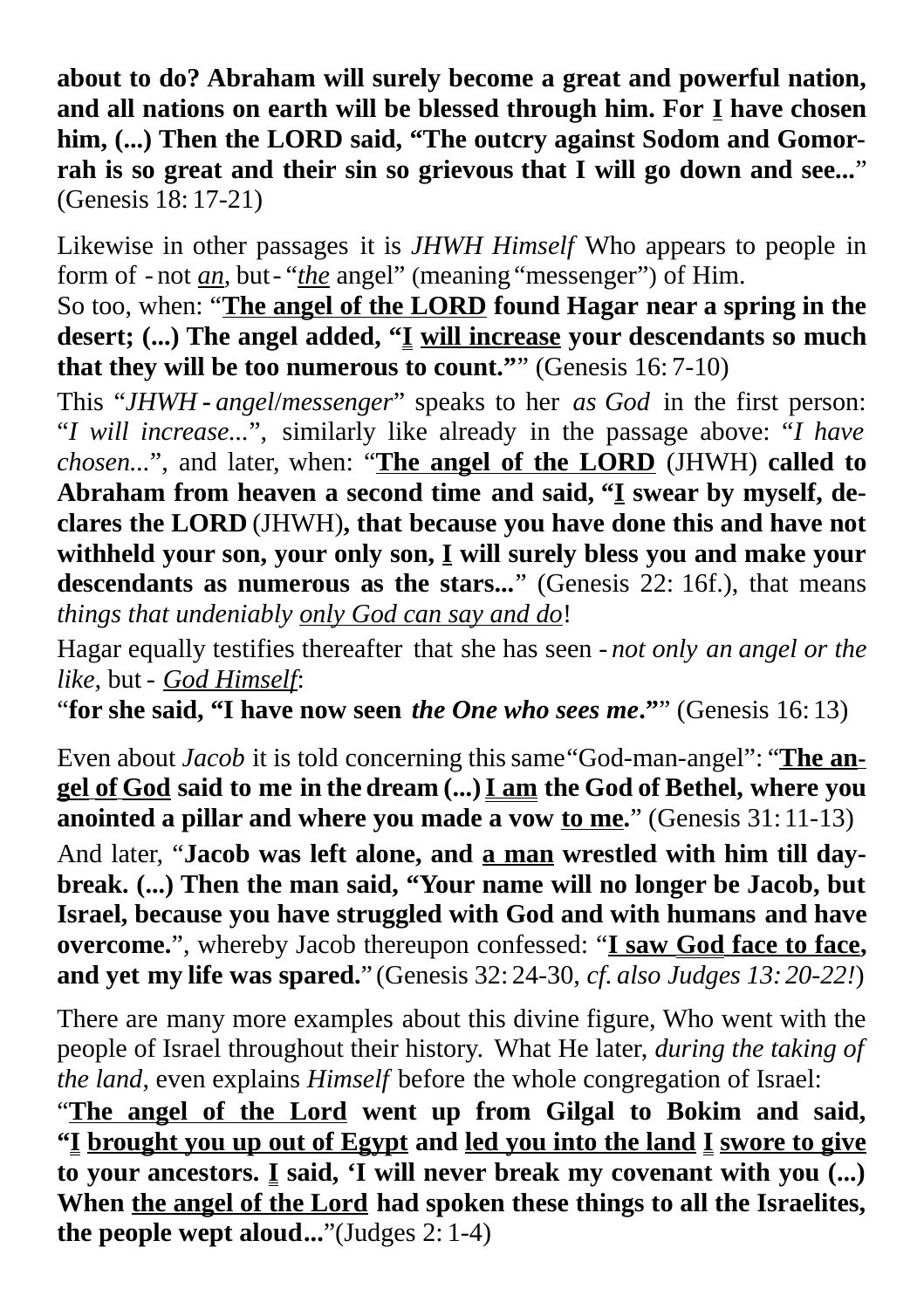*He* was the One God had sent ahead of them, warning: "**obey his voice; do not rebel against him (...), for my name is in him." (Exodus 23:20f. ESV)** - Whereby *even literally* "*JHWH (Jehova)*" *is contained in* "*Je(ho)*-shua"! He did not yet reveal *His name* to *Jacob*, since this was kept until *God's proper time for that*. But still, it were *already the patriarchs* who had livechanging encounters and made covenants with God *in form of* this mystical JHWH-man, this messenger Whom they didn't separate from the Most High.

Just like *the Tanakh*, *the Brit Chadasha* -*since the two are telling one and the same progressing story of God with His people -* makes it clear that "**No man hath seen God at any time;** (but yet) **the only begotten Son, which is in the bosom of the Father, he hath declared him.**"

(Br.Ch.,John 1:18 KJV, confer also 5:37, 6:46, Exodus/Shemoth 33: 20) Further explaining about Him: "**The Son is the image of the invisible God, the firstborn over all creation.**" (Br.Ch., Colossians 1:15)

And truly, Yeshua is the One inWhom *God is displayed* and *we can see Him*. This "Sent One" (what "angel" *means*), this "Son of God" (cf. Psalm 2: 7) and "Son of Man" (Daniel 7: 13) was there all the time - in a *more or less* glorified form! Even before He was born *as a man in the flesh by the young Jewess Miryam* He encountered the patriarchs; just as He did with Moses (Exodus 3: 2f.), Joshua (Joshua 5: 13-15, *even accepting his worship and speaking to him the same words as to Moses out of the burning bush!*), David (Psalm 22, 45, 72, 110), Gideon (Judges 6: 11-24, *where "the angel of JHWH" and "JHWH" are once more used interchangeably!*), Daniel (Daniel 10:5-17, *cf. also 3:25!*), Amos (Amos 7:7), and the other prophets.

They knew Him and He knew them, as Yeshua testified about *one of His first true friends* (cf. again Genesis 18):

"**Your father Abraham rejoiced that he would see my day. He saw it and was glad." So the Jews said to him, "You are not yet fifty years old, and have you seen Abraham?" Jesus said to them, "Truly, truly, I say to you, before Abraham was, I am.**" (Br.Ch,John 8: 56-58 ESV)

Whereby *His last two words* again are another subtly reference to *the name meaning*: "I am that I am".

#### Mashiach Ben Joseph

Up to the present day "the stumbling block" remains for a lot of Jewish people who resist to accept the divinity of *Yeshua as God's begotten Anointed One*. (Cf. Psalm 2: 6f.) Which is *in no way* against the Tanakh and the